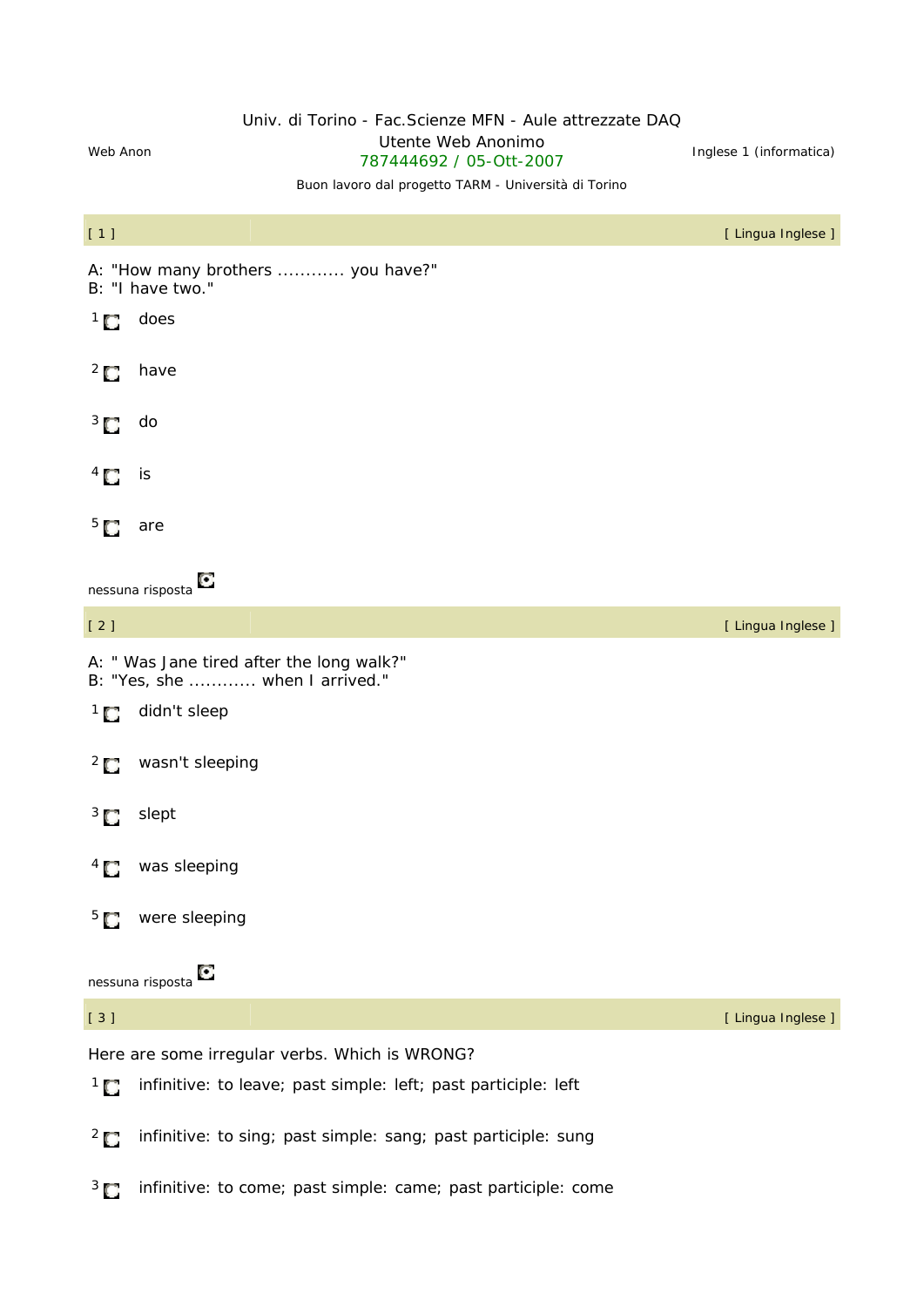- 4 *infinitive:* to fall; *past simple:* felt; *past participle:* fallen.
- 5 *infinitive:* to cut; *past simple:* cut; *past participle:* cut

|                | O<br>nessuna risposta                                                                |                    |
|----------------|--------------------------------------------------------------------------------------|--------------------|
| $[4]$          |                                                                                      | [ Lingua Inglese ] |
|                | Choose the most appropriate alternative.<br>He  a new TV. He told me yesterday.      |                    |
| $\overline{C}$ | is buying                                                                            |                    |
| $\overline{C}$ | 'Il buy                                                                              |                    |
| $3\Box$        | is going to buying                                                                   |                    |
| $\overline{a}$ | buys                                                                                 |                    |
| $5^{\circ}$    | is going to buy                                                                      |                    |
|                | O<br>nessuna risposta                                                                |                    |
| [5]            |                                                                                      | [ Lingua Inglese ] |
|                | I want those books. Please give them to me.<br>I want that book. Please give  to me. |                    |
| $\overline{1}$ | its                                                                                  |                    |
| $\overline{2}$ | them                                                                                 |                    |
| $3\Box$        | it                                                                                   |                    |
| $4 \bullet$ he |                                                                                      |                    |
| 5 <sub>C</sub> | him                                                                                  |                    |
|                | nessuna risposta $\bullet$                                                           |                    |
| [6]            |                                                                                      | [ Lingua Inglese ] |
|                | Gerry is  doctor. He lives with  his family in  nice house.                          |                    |
|                | $1$ a / - / a                                                                        |                    |
| $\overline{2}$ | $- / - / a$                                                                          |                    |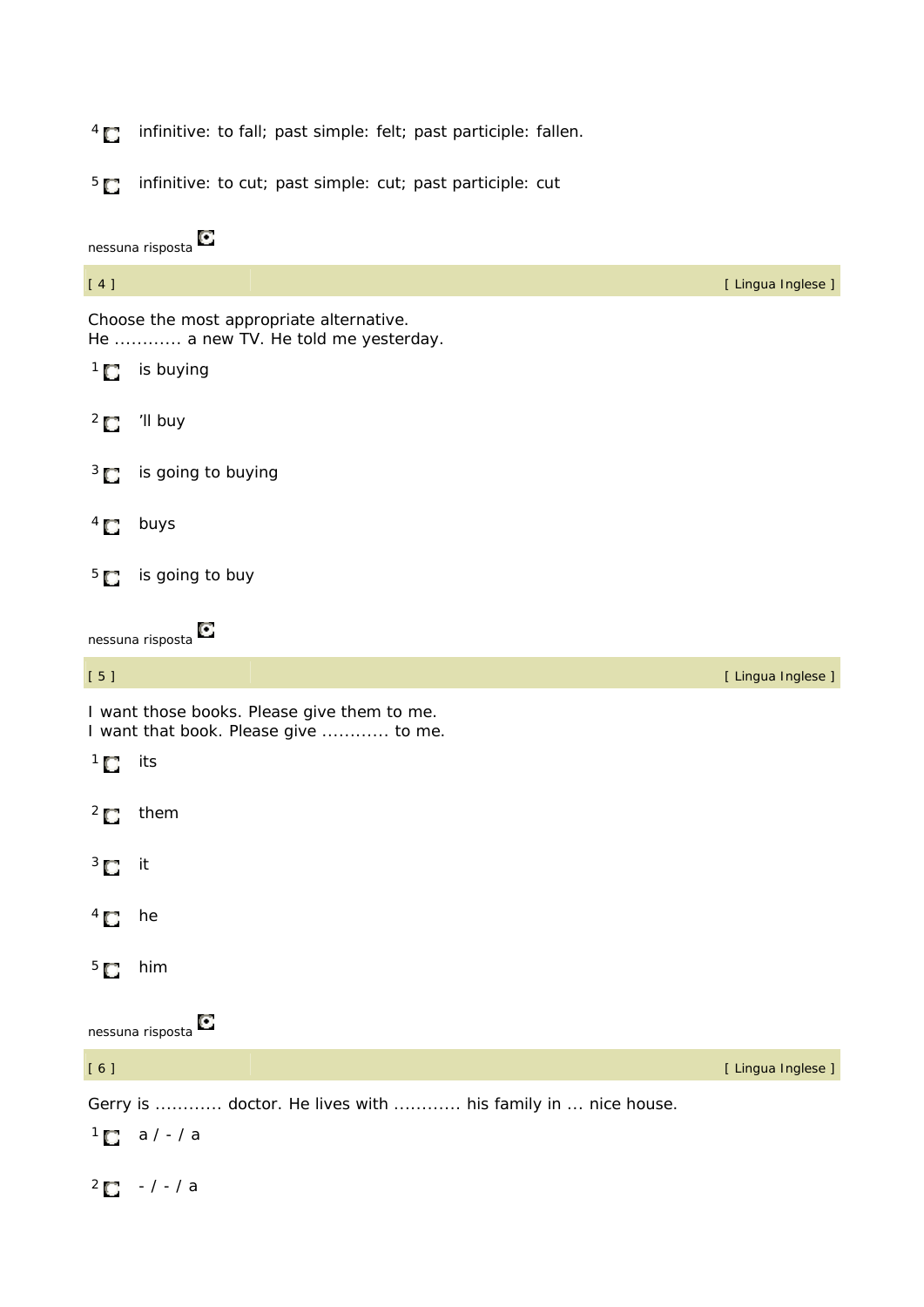$3 - / - / a$  $4 \blacksquare$  a / the / the  $5$  the  $/ - / a$ nessuna risposta<sup>[5]</sup> [ 7 ] [ Lingua Inglese ] A: "Could you pass me the books, please?" B: "Which ones?" A: "............ over there, near the TV."  $1$  ones  $2$  this  $3$  these  $4 \Box$  those  $5$  that nessuna risposta [ 8 ] [ Lingua Inglese ] Patty's computer is very old. She needs a ............ one. <sup>1</sup> more newer <sup>2</sup> newer <sup>3</sup> more new <sup>4</sup> most new <sup>5</sup> newest nessuna risposta [ 9 ] [ Lingua Inglese ]

Choose the correct synonym for the verb "look out" in this sentence: "John, look out! There is a lorry coming"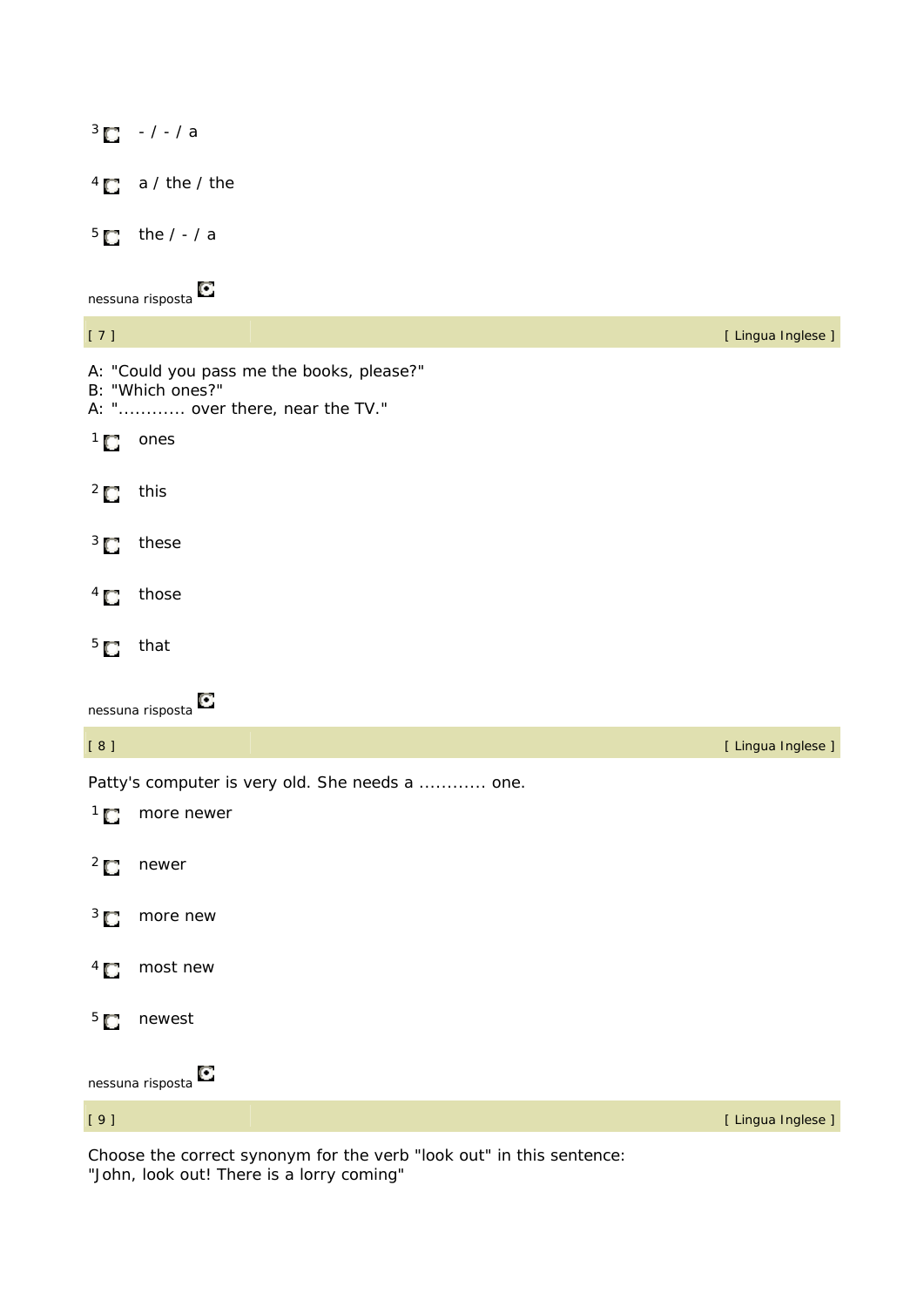|                               | $1$ don't look                                                        |                    |
|-------------------------------|-----------------------------------------------------------------------|--------------------|
| $\overline{C}$                | wait                                                                  |                    |
| $3^{\circ}$                   | be careful                                                            |                    |
| $\overline{1}$                | watch                                                                 |                    |
|                               | $5\blacksquare$ hurry up                                              |                    |
|                               | nessuna risposta <sup>1</sup>                                         |                    |
| $[10]$                        |                                                                       | [ Lingua Inglese ] |
| $\overline{1}$ $\overline{1}$ | This medicine makes you sleepy. You  drive after taking it.<br>should |                    |
| $\overline{C}$                | needn't                                                               |                    |
| $\overline{3}$ $\overline{1}$ | may                                                                   |                    |
| $\overline{a}$                | don't have                                                            |                    |
| 5 <sub>C</sub>                | mustn't                                                               |                    |
|                               | O<br>nessuna risposta                                                 |                    |
| $[11]$                        |                                                                       | [ Lingua Inglese ] |
|                               | We have a secure system  you can pay online without any risk.         |                    |
| $1$ why                       |                                                                       |                    |
| $\overline{C}$                | because of                                                            |                    |
| $3$ for                       |                                                                       |                    |
| $\overline{a}$                | in order                                                              |                    |
| 5 <sub>C</sub>                | so that                                                               |                    |
|                               | nessuna risposta <sup>1</sup>                                         |                    |
| $[12]$                        |                                                                       | [ Lingua Inglese ] |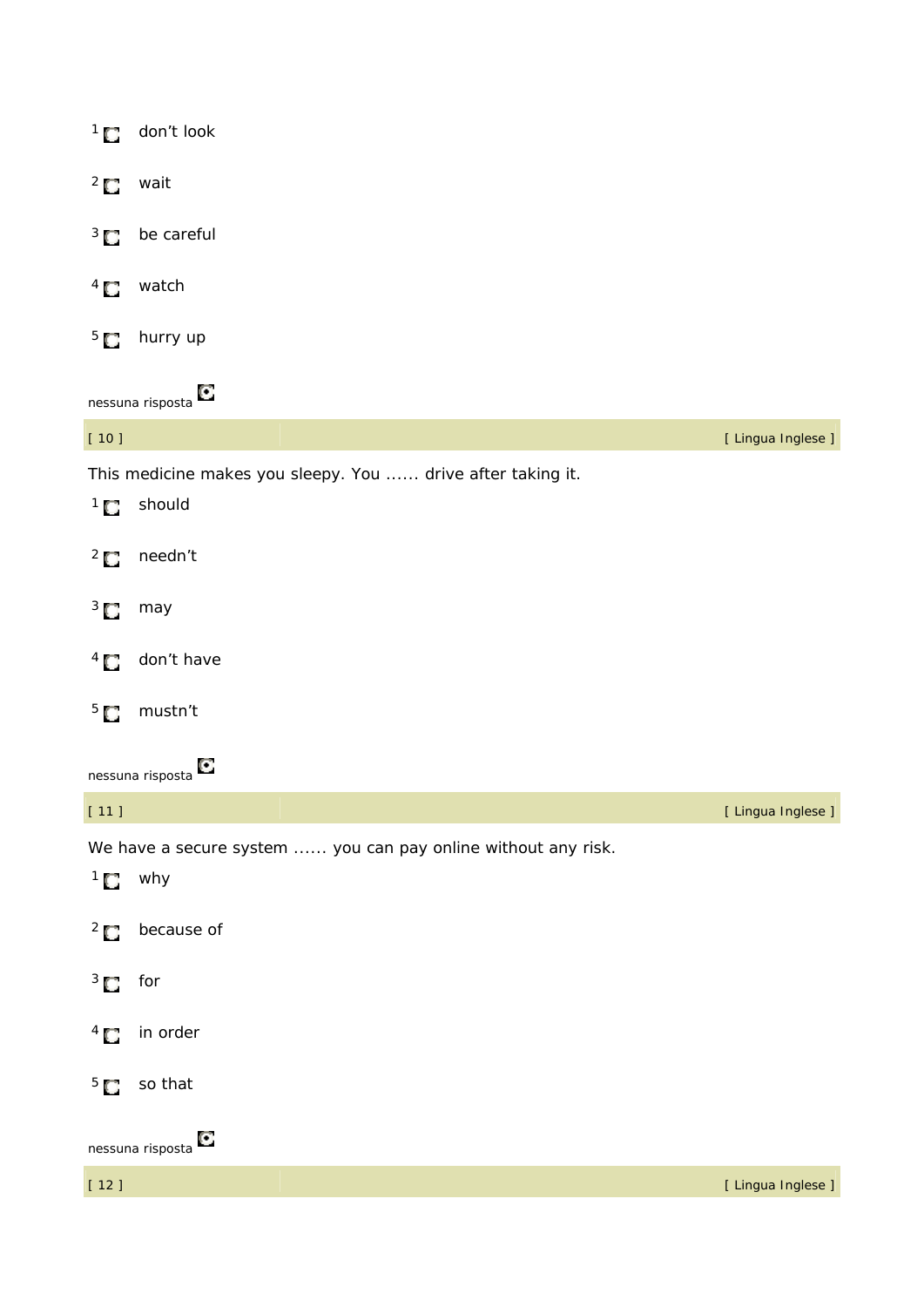The company is sending ...... its employees on a training course.

| $\overline{1}$ $\overline{1}$ | some                                                         |                    |
|-------------------------------|--------------------------------------------------------------|--------------------|
| $\overline{C}$                | few                                                          |                    |
| $3\Box$                       | all                                                          |                    |
| $\overline{1}$                | every                                                        |                    |
| 5 <sub>1</sub>                | none                                                         |                    |
|                               | O<br>nessuna risposta                                        |                    |
| $[13]$                        |                                                              | [ Lingua Inglese ] |
|                               | What would you say when someone tells you how nice you look? |                    |
| $\overline{1}$ $\overline{1}$ | Thank you so much.                                           |                    |
| $\overline{C}$                | Good to hear that.                                           |                    |
| $3\Box$                       | Pleased to meet you.                                         |                    |
| $\frac{4}{3}$                 | Take care.                                                   |                    |
| 5 <sub>1</sub>                | I'm glad you agree.                                          |                    |
|                               | О<br>nessuna risposta                                        |                    |
| $[14]$                        |                                                              | [ Lingua Inglese ] |
|                               | He was late so he  the train without  a ticket.              |                    |
| $\overline{C}$                | got on, he bought                                            |                    |
| $\frac{2}{3}$                 | get in, to buy                                               |                    |
| $3\Box$                       | got, bought                                                  |                    |
| $\frac{4}{3}$                 | got off, buy                                                 |                    |
| 5 <sub>1</sub>                | got on, buying                                               |                    |
|                               | O<br>nessuna risposta                                        |                    |
| $[15]$                        |                                                              | [ Lingua Inglese ] |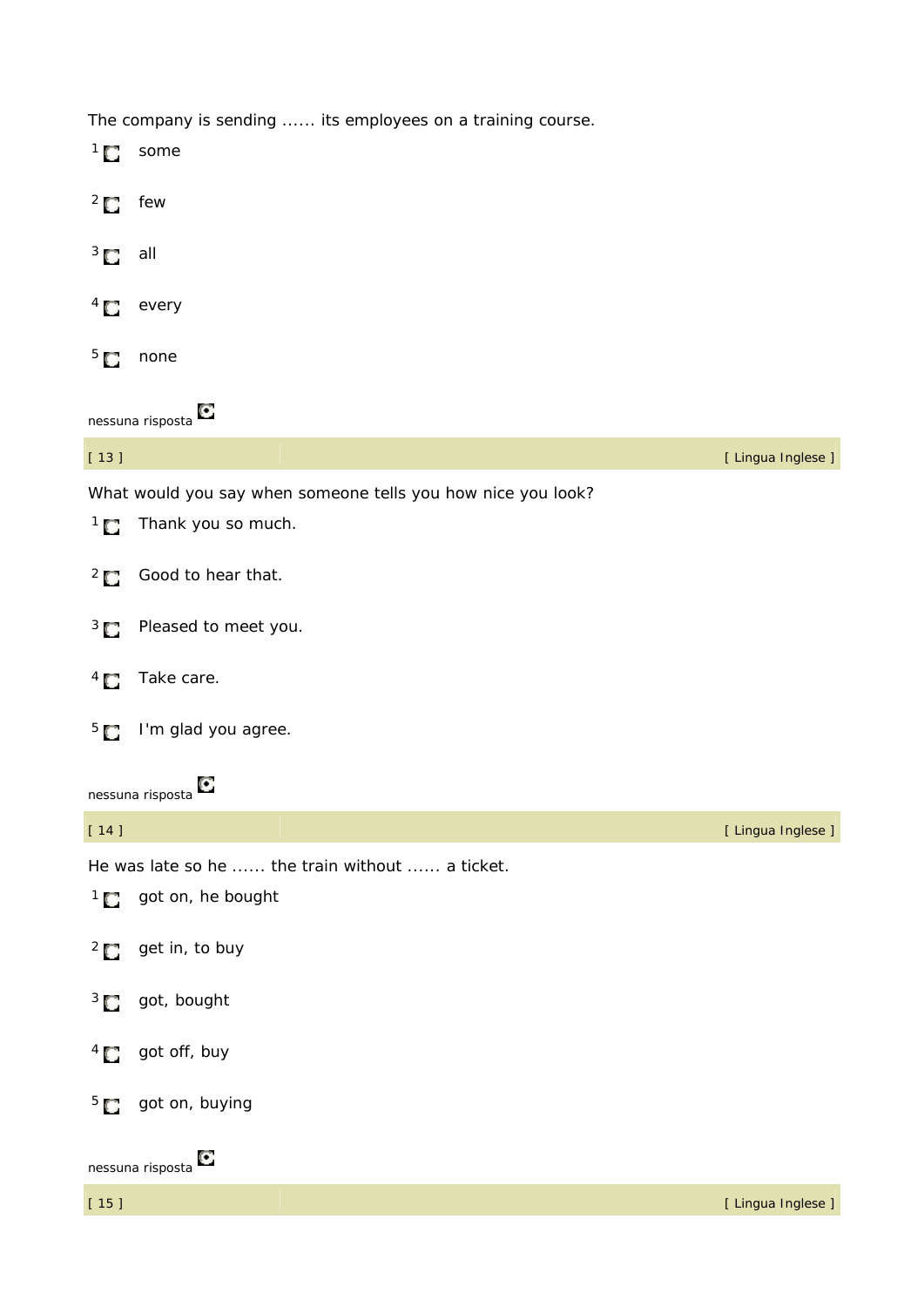|                               | A: "I've got a physics exam tomorrow."<br>B: ""                                       |                    |
|-------------------------------|---------------------------------------------------------------------------------------|--------------------|
| $\overline{C}$                | Unbelievable.                                                                         |                    |
| $\overline{C}$                | You're lucky.                                                                         |                    |
| $\frac{3}{2}$                 | Well done.                                                                            |                    |
| $\overline{1}$                | Congratulations.                                                                      |                    |
| 5 <sub>1</sub>                | Good luck!                                                                            |                    |
|                               | nessuna risposta <sup>C</sup>                                                         |                    |
| $[16]$                        |                                                                                       | [ Lingua Inglese ] |
|                               | A: "Have you met any old school friends lately?"<br>B: "Oh, no. I  much time lately." |                    |
| $\overline{1}$ $\overline{0}$ | haven't had                                                                           |                    |
| $\overline{2}$                | haven't got                                                                           |                    |
| $\frac{3}{2}$                 | hadn't                                                                                |                    |
| $\overline{1}$                | don't have                                                                            |                    |
| $5\Box$                       | didn't have                                                                           |                    |
|                               | О<br>nessuna risposta                                                                 |                    |
| $[17]$                        |                                                                                       | [ Lingua Inglese ] |
|                               | One sentence is right. Say which.                                                     |                    |
|                               | 1 When America was discovered?                                                        |                    |
| $\frac{2}{3}$                 | When were America discovered?                                                         |                    |
| $\frac{3}{2}$                 | When was America discovered?                                                          |                    |
| $\overline{1}$                | When did discover America?                                                            |                    |
| 5 <sub>1</sub>                | When was discovered America?                                                          |                    |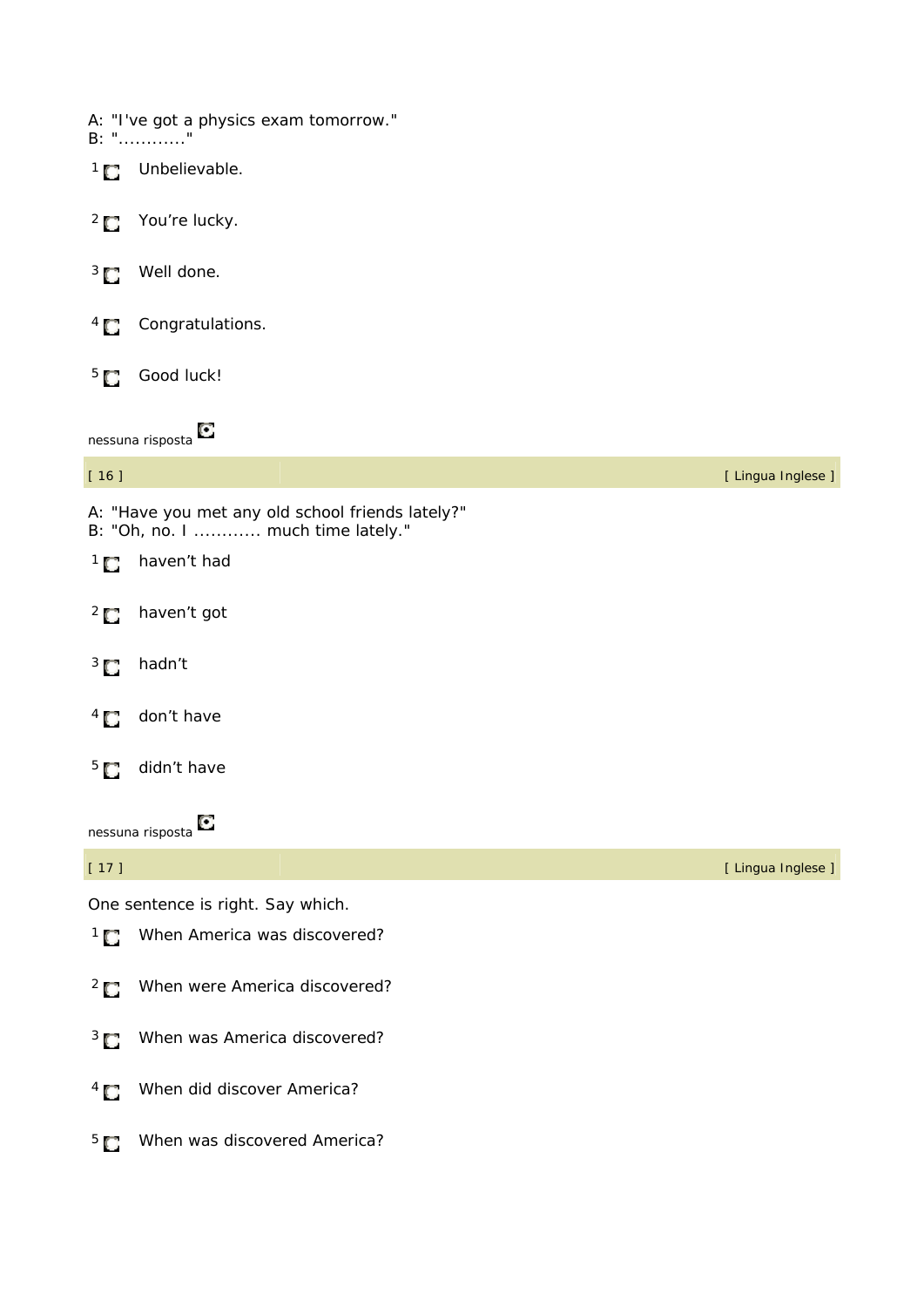|                | Tiessuria Tisposta                                                   |                    |
|----------------|----------------------------------------------------------------------|--------------------|
| $[18]$         |                                                                      | [ Lingua Inglese ] |
|                | A boy doesn't want to do his homework. His mother is angry and says: |                    |
|                | <sup>1</sup> You would do your homework now!                         |                    |
|                | <sup>2</sup> You can do your homework, it's not difficult.           |                    |
| $\frac{3}{2}$  | You must to do your homework now!                                    |                    |
| $\overline{4}$ | You need to do your homework now.                                    |                    |
| 5 <sub>1</sub> | You must do your homework, now!                                      |                    |
|                | nessuna risposta                                                     |                    |
| $[19]$         |                                                                      | [ Lingua Inglese ] |
|                | They were talking very loudly. We couldn't help  their voices.       |                    |
| $\overline{1}$ | to hear                                                              |                    |
| $\frac{2}{3}$  | hear                                                                 |                    |
| $3\Box$        | heard                                                                |                    |
| $^{4}$ $\Box$  | that we heard                                                        |                    |
| 5 <sub>1</sub> | hearing                                                              |                    |
|                | о<br>nessuna risposta                                                |                    |
| $[20]$         |                                                                      | [ Lingua Inglese ] |
|                | There were four plates on the table.  plate was a different colour.  |                    |
| $\overline{1}$ | Each                                                                 |                    |
| $^{2}$ $\Box$  | Every                                                                |                    |
| $3\Box$        | <b>Both</b>                                                          |                    |
| $^{4}$ $\Box$  | Either                                                               |                    |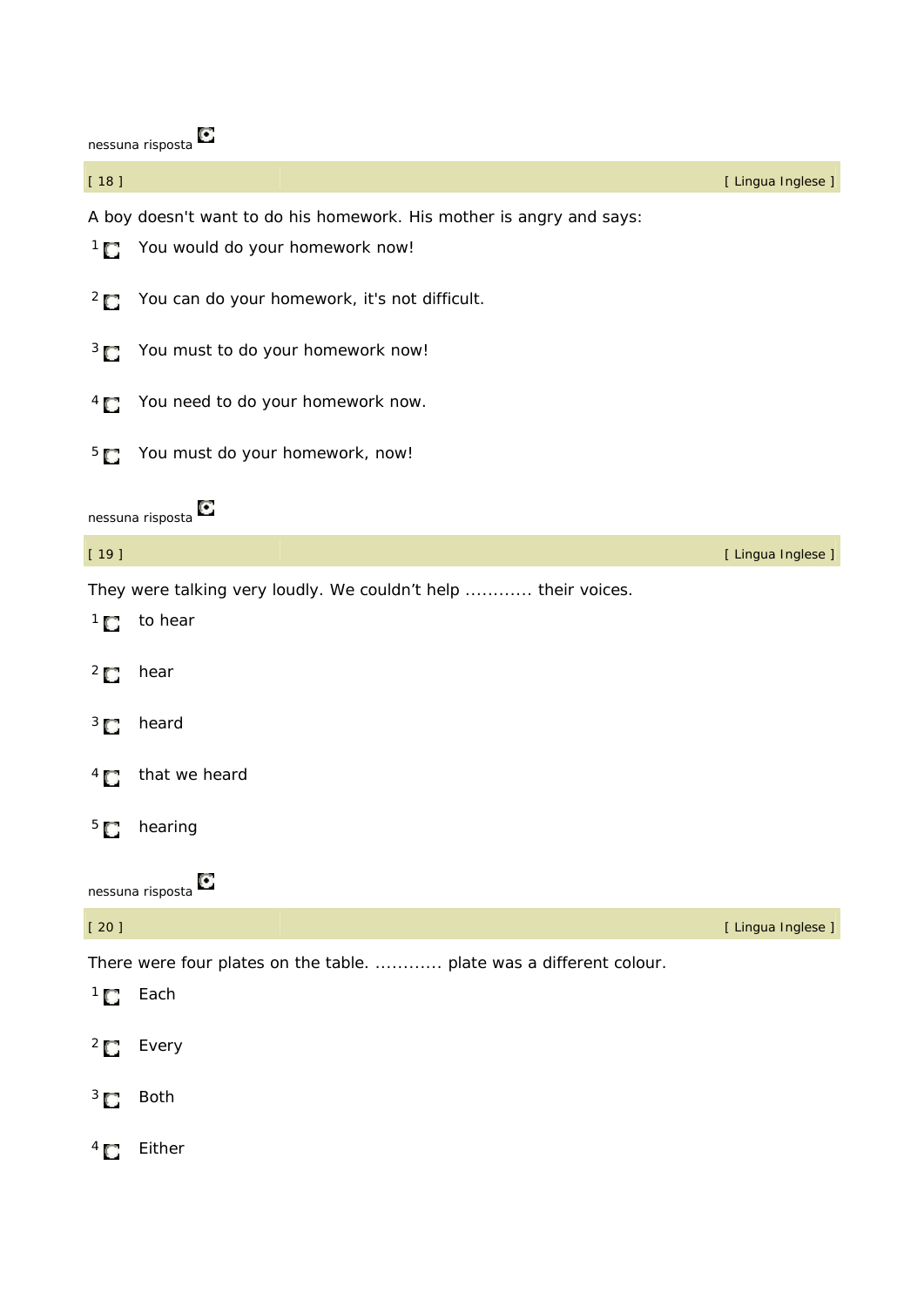# $5$  All

| $[21]$                        | [ Lingua Inglese ]                                                               |
|-------------------------------|----------------------------------------------------------------------------------|
|                               | Sandra is extremely busy these days. She has  free time.                         |
| $\overline{C}$                | little                                                                           |
| $^{2}$ $\Box$                 | any                                                                              |
| $3\Box$                       | few                                                                              |
| $\frac{4}{3}$                 | a few                                                                            |
| 5 <sub>1</sub>                | a little                                                                         |
|                               | O<br>nessuna risposta                                                            |
| $[22]$                        | [ Lingua Inglese ]                                                               |
|                               | Estella had lost her key but she managed to climb  the house through the window. |
| $\overline{1}$ $\overline{0}$ | in                                                                               |
| $^{2}$ $\Box$                 | on                                                                               |
| $3\Box$                       | into                                                                             |
| $^{4}$ $\Box$                 | at                                                                               |
| $5\Box$                       | up                                                                               |
|                               | О<br>nessuna risposta                                                            |
| $[23]$                        | [ Lingua Inglese ]                                                               |
|                               | Could you  me a favour and lend me your bicycle this afternoon?                  |
| ' 0                           | give                                                                             |
| $^{2}$                        | take                                                                             |
| 3 <sub>1</sub>                | make                                                                             |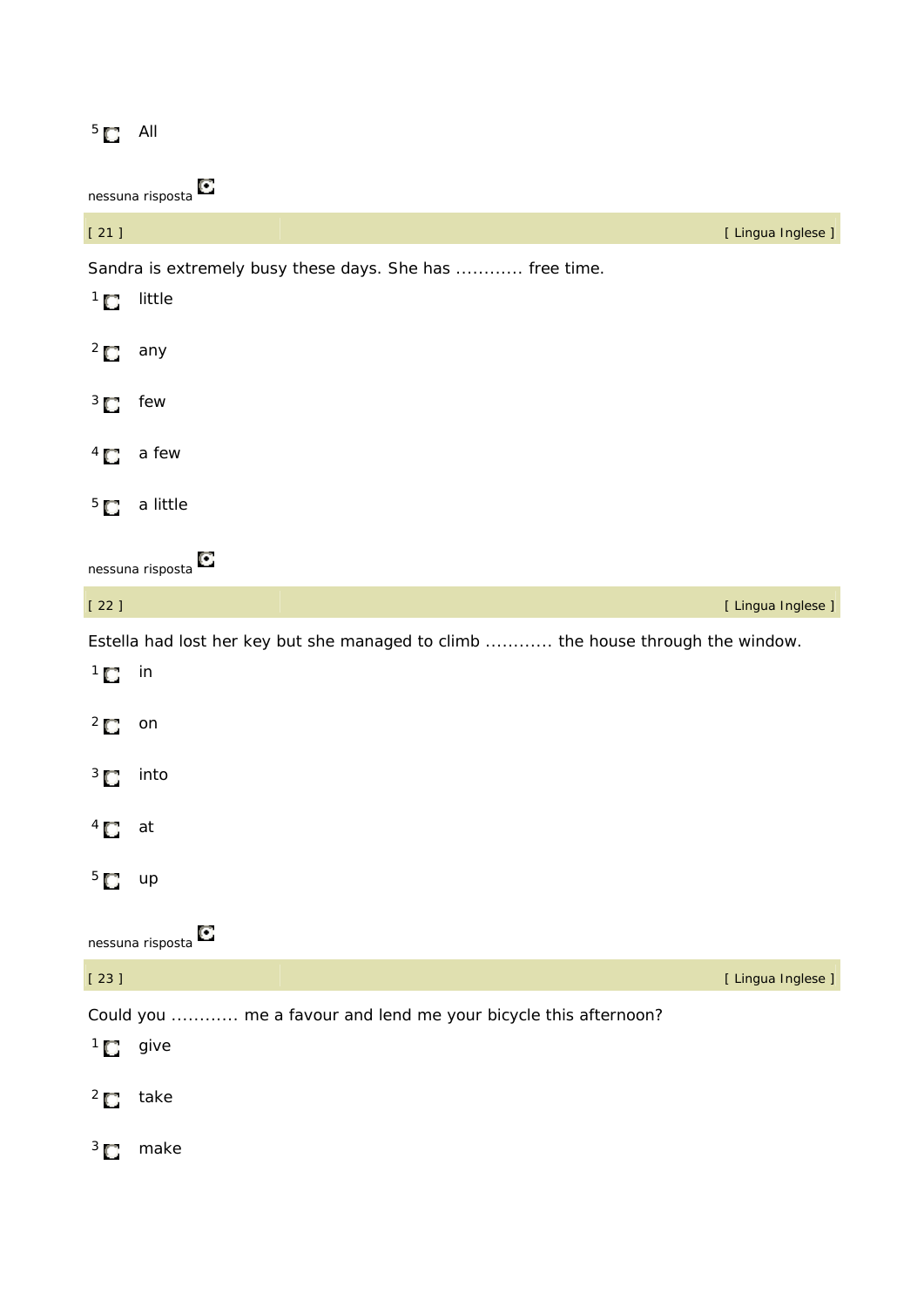| $\overline{1}$                | do                                        |                    |
|-------------------------------|-------------------------------------------|--------------------|
| 5 <sub>1</sub>                | borrow                                    |                    |
|                               | O<br>nessuna risposta                     |                    |
| $[24]$                        |                                           | [ Lingua Inglese ] |
|                               | Our new computer is  faster  our old one. |                    |
| $\overline{1}$                | much, of                                  |                    |
| $\overline{C}$                | more, than                                |                    |
| $3 \Box$                      | a lot, than                               |                    |
| $^{4}$ $\Box$                 | very, than                                |                    |
| 5 <sub>1</sub>                | as, as                                    |                    |
|                               | nessuna risposta                          |                    |
| $[25]$                        |                                           | [ Lingua Inglese ] |
|                               | He committed the crime. He's              |                    |
| $\overline{1}$ $\overline{1}$ | guilty                                    |                    |
| $^{2}$ $\Box$                 | truthful                                  |                    |
| $\overline{3}$ $\overline{1}$ | lazy                                      |                    |
| $\overline{1}$                | illegal                                   |                    |
| 5 <sub>o</sub>                | healthy                                   |                    |
|                               | Ο<br>nessuna risposta                     |                    |
| $[26]$                        |                                           | [ Lingua Inglese ] |

Contents come in different containers. Which would you be surprised to see?

 $1 \bullet A$  jug of milk.

<sup>2</sup> A packet of biscuits.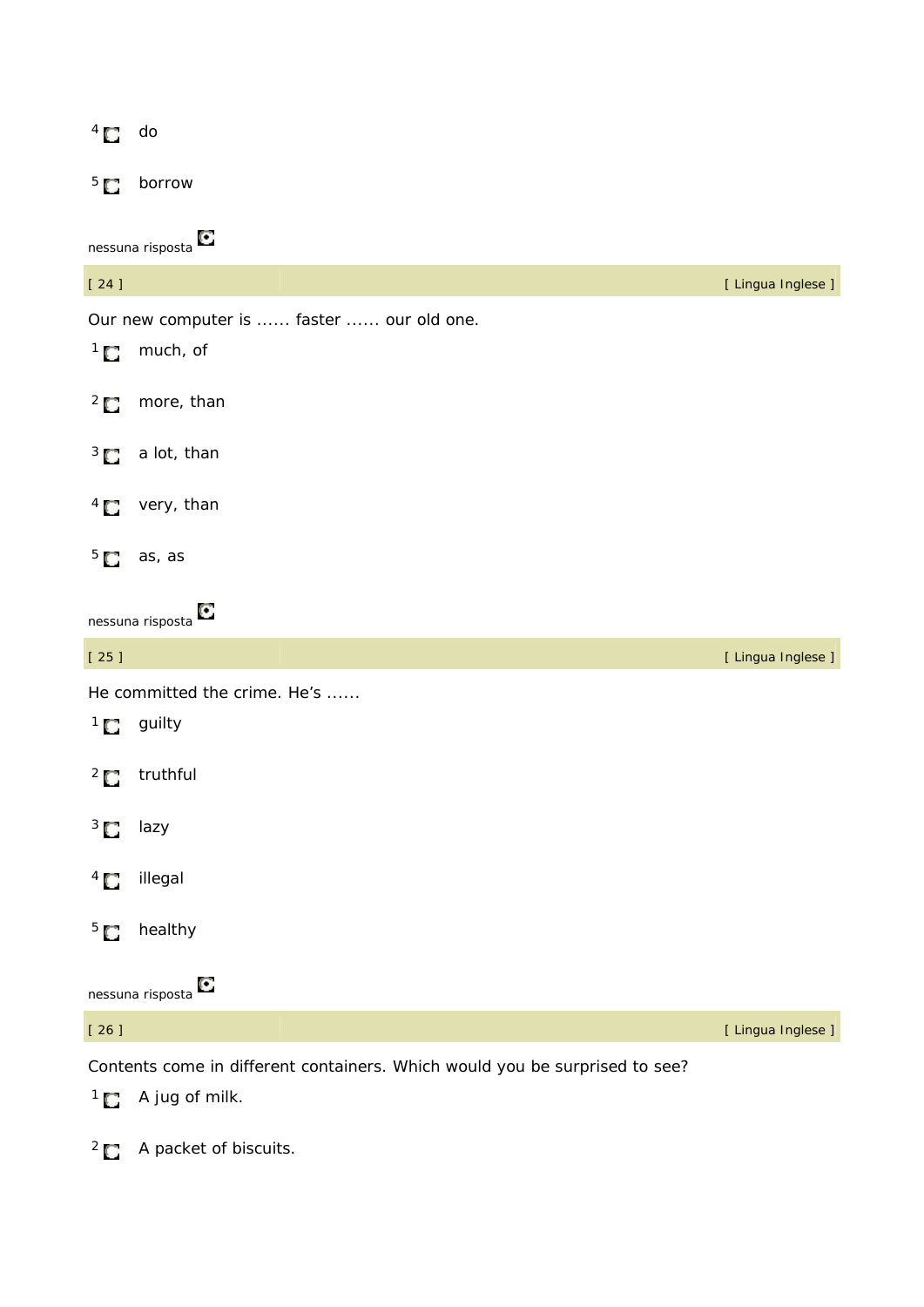|                | <sup>3</sup> A sack of eggs.                                                                                 |                    |
|----------------|--------------------------------------------------------------------------------------------------------------|--------------------|
| $^{4}$ $\Box$  | A bottle of wine.                                                                                            |                    |
|                | $5\blacksquare$ A tube of toothpaste.                                                                        |                    |
|                | nessuna risposta                                                                                             |                    |
| $[27]$         |                                                                                                              | [ Lingua Inglese ] |
|                | A: "Would you like to go to the cinema on Saturday?"<br>B: ""                                                |                    |
|                | $1 \bullet$ I don't think so.                                                                                |                    |
|                | <sup>2</sup> Yes, please.                                                                                    |                    |
| $3\Box$        | Not at all.                                                                                                  |                    |
| $\frac{4}{3}$  | What a good idea.                                                                                            |                    |
| 5 <sub>1</sub> | That's all right.                                                                                            |                    |
|                |                                                                                                              |                    |
|                | nessuna risposta                                                                                             |                    |
| $[28]$         |                                                                                                              | [ Lingua Inglese ] |
|                | (on the telephone)<br>A: "Hello. This is Susan Stanton. Can I speak to Mr Morrison, please?"<br>B: "Hang on. |                    |
| $\overline{C}$ | I'll put you through.                                                                                        |                    |
| $\overline{C}$ | All right. How are you?                                                                                      |                    |
| $3\Box$        | That's all right.                                                                                            |                    |
| $^{4}$ $\Box$  | I'll give you the line.                                                                                      |                    |
| 5 <sub>1</sub> | I'll pass out.                                                                                               |                    |
|                | O<br>nessuna risposta                                                                                        |                    |
| $[29]$         |                                                                                                              | [ Lingua Inglese ] |

B: "............ it is terrible."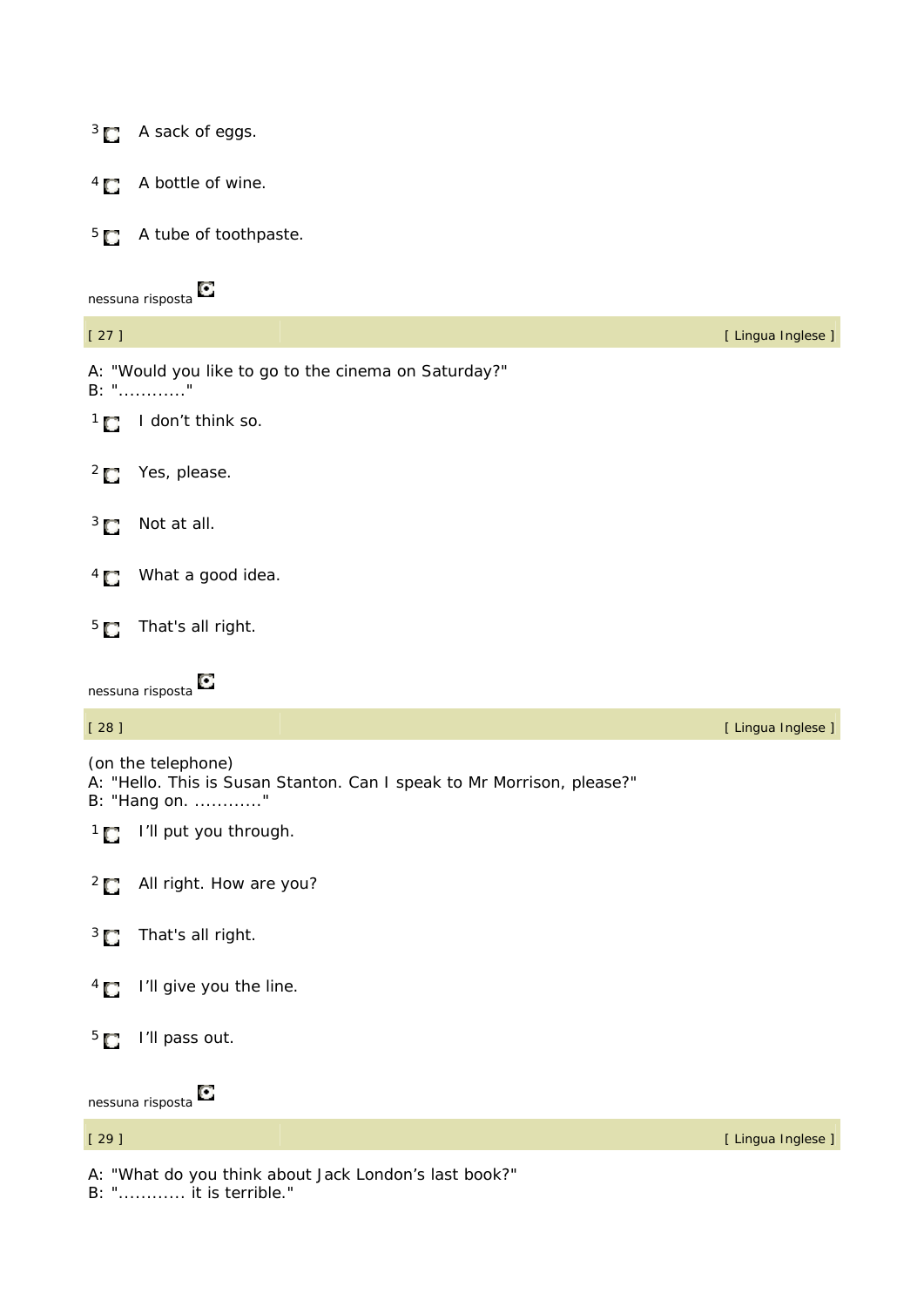|                 | $1 \bullet$ According to me,                                                                                                                       |                    |
|-----------------|----------------------------------------------------------------------------------------------------------------------------------------------------|--------------------|
| $^{2}$ $\Box$   | I am agree that                                                                                                                                    |                    |
|                 | $3 \Box$ I agree that                                                                                                                              |                    |
| $\overline{1}$  | All right,                                                                                                                                         |                    |
|                 | <sup>5</sup> Personally, I think                                                                                                                   |                    |
|                 | nessuna risposta                                                                                                                                   |                    |
| $[30]$          |                                                                                                                                                    | [ Lingua Inglese ] |
|                 | A: "You  computer games rather than helping me."<br>B: "That's not true. I sometimes play computer games but I do help you too."<br>$1$ would play |                    |
|                 | <sup>2</sup> are playing always                                                                                                                    |                    |
|                 | $3 \Box$ prefer play                                                                                                                               |                    |
| $\overline{4}$  | are always playing                                                                                                                                 |                    |
|                 | <sup>5</sup> play always                                                                                                                           |                    |
|                 | Ο<br>nessuna risposta                                                                                                                              |                    |
| $[31]$          |                                                                                                                                                    | [ Lingua Inglese ] |
|                 | Ouch! I  my hand with the knife and it's bleeding.                                                                                                 |                    |
| $1 \bullet$ cut |                                                                                                                                                    |                    |
| $^{2}$ $\Box$   | have been cutting                                                                                                                                  |                    |
| $\frac{3}{2}$   | have cutted                                                                                                                                        |                    |
| $\overline{1}$  | had cut                                                                                                                                            |                    |
| 5 <sub>1</sub>  | have cut                                                                                                                                           |                    |
|                 | О<br>nessuna risposta                                                                                                                              |                    |
| $[32]$          |                                                                                                                                                    | [ Lingua Inglese ] |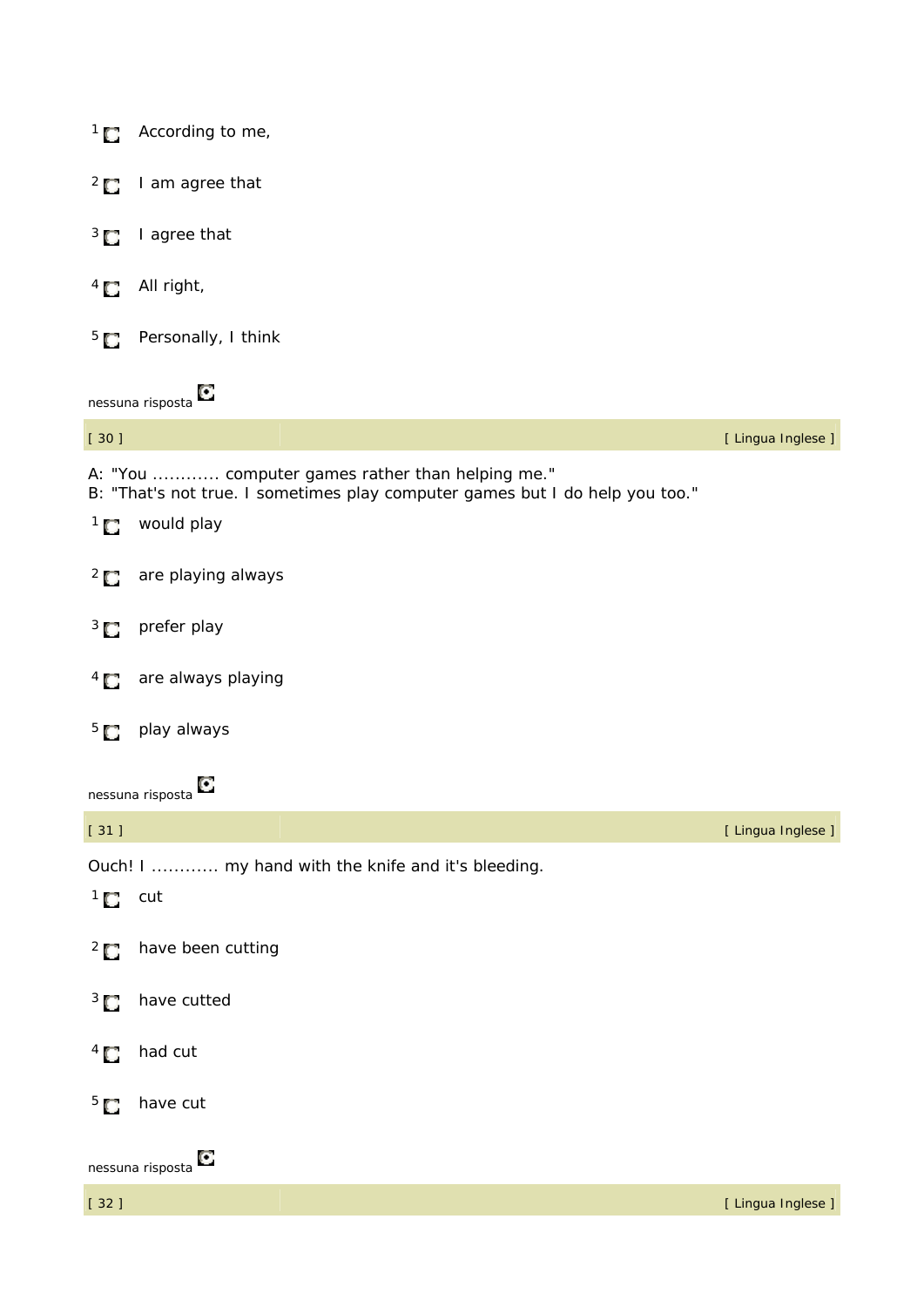John told me he would call as soon as he heard something. ............. I'll let you know what he says.

 $1 \bullet$  When he will call <sup>2</sup> When he calls <sup>3</sup> When he can call  $4 \Box$  If he can call  $5$  If he will call nessuna risposta [ 33 ] [ Lingua Inglese ] The burglar ............ to break into the house easily.  $1$  had <sup>2</sup> managed

- <sup>3</sup> would
- $4\Box$  can
- 5 could

| $[34]$         |                                            | [ Lingua Inglese ] |
|----------------|--------------------------------------------|--------------------|
|                | There was a long queue of people  the bus. |                    |
|                | $1$ expecting                              |                    |
|                | $2 \bullet$ waiting at                     |                    |
|                | <sup>3</sup> waiting                       |                    |
| $\overline{4}$ | attending                                  |                    |
| $^{5}$ C       | waiting for                                |                    |
|                | O<br>nessuna risposta                      |                    |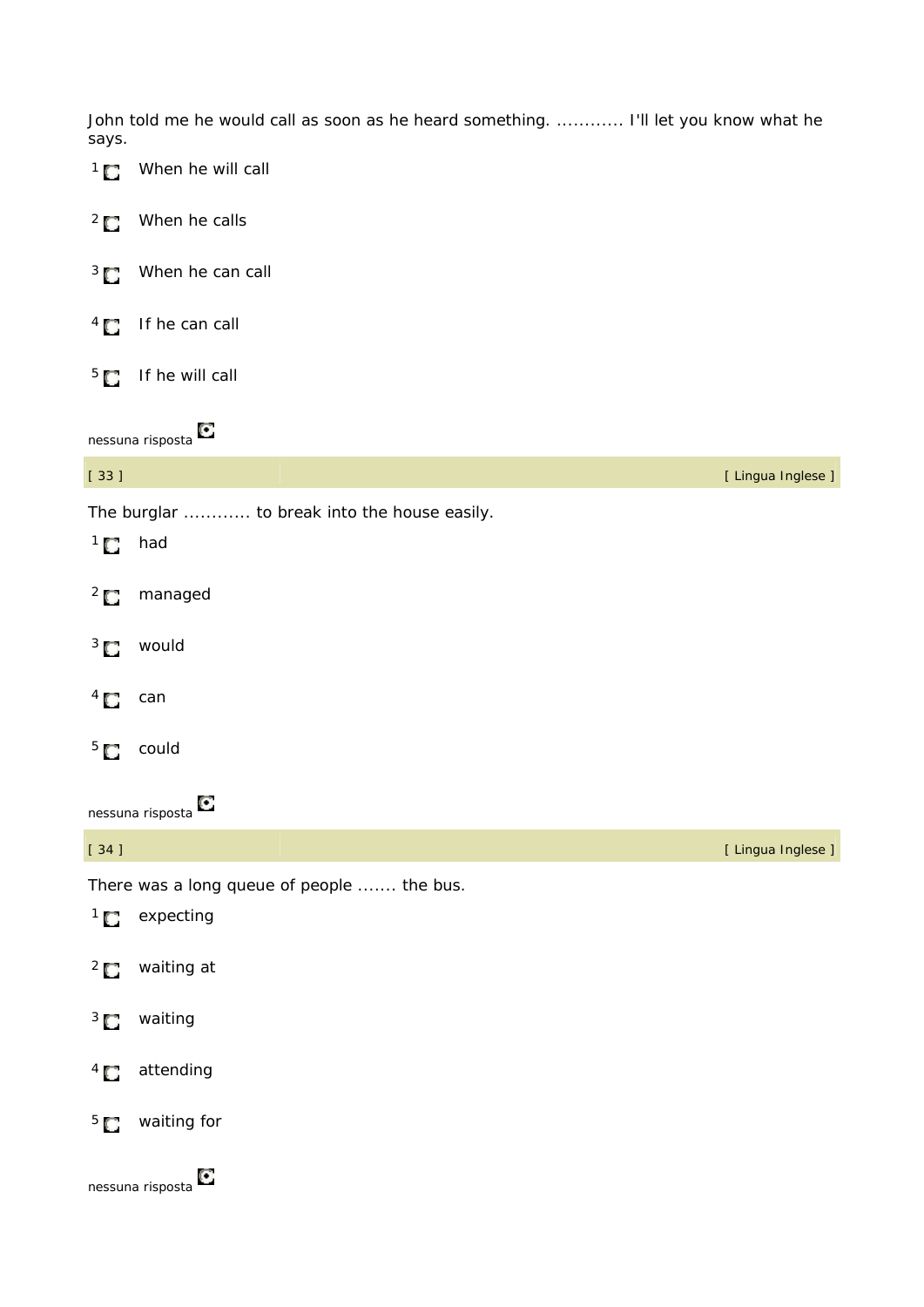| $[35]$           |                                           | [ Lingua Inglese ] |
|------------------|-------------------------------------------|--------------------|
|                  | She dislikes food  is too sweet.          |                    |
|                  | $1$ which                                 |                    |
| $2 \Box$ it      |                                           |                    |
| $\frac{3}{2}$    | whom                                      |                    |
| $\overline{1}$   | that                                      |                    |
| 5 <sub>1</sub>   | who                                       |                    |
|                  | О<br>nessuna risposta                     |                    |
| $[36]$           |                                           | [ Lingua Inglese ] |
|                  | I feel much better since I gave  smoking. |                    |
| $1$ on           |                                           |                    |
| $\overline{C}$   | away                                      |                    |
| $\frac{3}{2}$    | against                                   |                    |
| $\overline{1}$   | up                                        |                    |
| 5 <sub>1</sub>   | after                                     |                    |
|                  | O<br>nessuna risposta                     |                    |
| $[37]$           |                                           | [ Lingua Inglese ] |
|                  | We waited to board the plane in the       |                    |
| $\overline{1}$ 0 | airport room                              |                    |
| $\overline{C}$   | departure lounge                          |                    |
| $3\Box$          | waiting room                              |                    |
| $\overline{1}$   | departure chamber                         |                    |
| $5\Box$          | hall                                      |                    |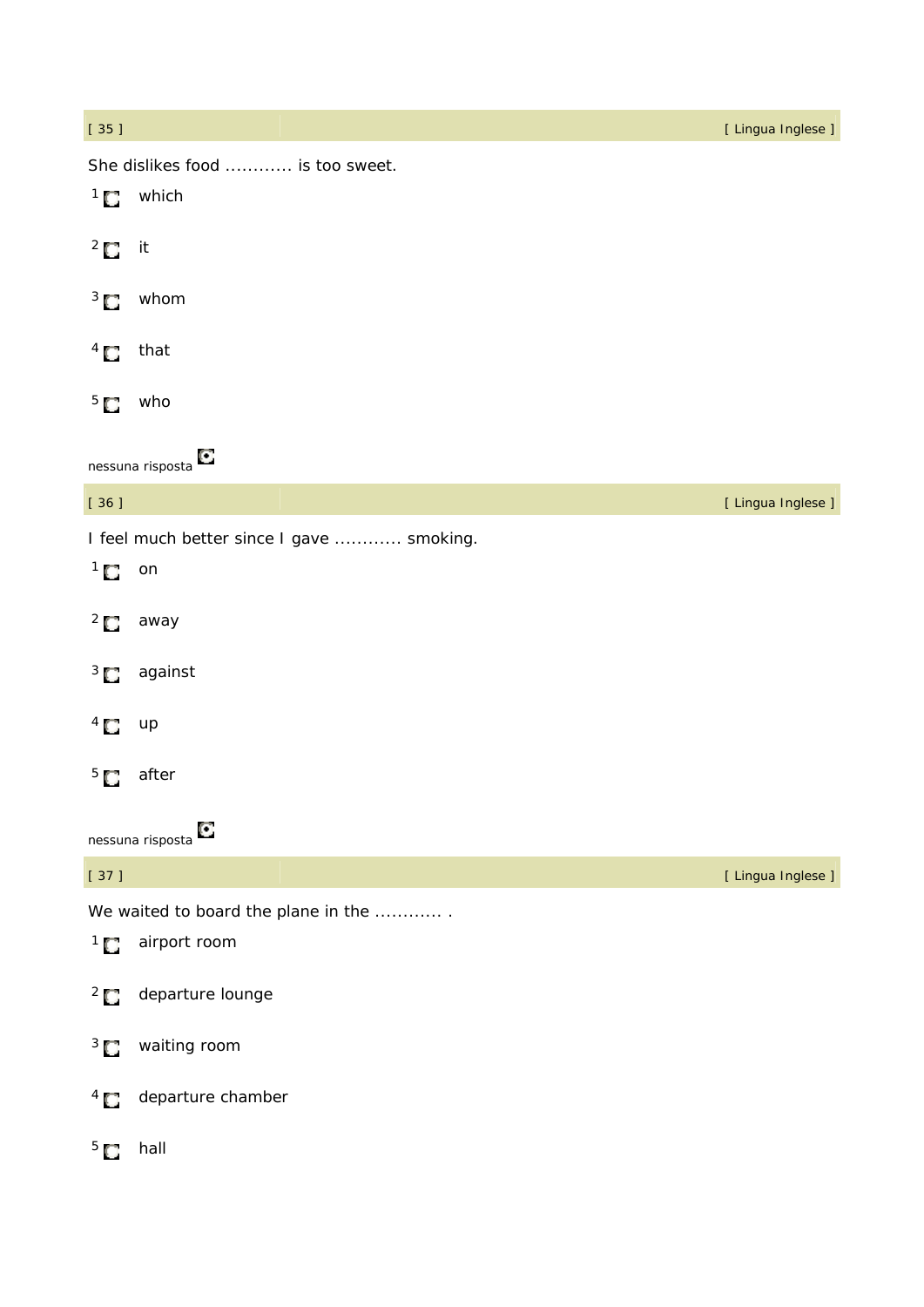| nessuna risposta                                                                       |
|----------------------------------------------------------------------------------------|
| $\begin{bmatrix} 38 \end{bmatrix}$                                                     |
| If you wish to apply for this job, you have to  this form.<br>$\overline{1}$<br>put on |
| $^{2}$ $\Box$<br>do up                                                                 |
| $\overline{3}$<br>fill in                                                              |

[ Lingua Inglese ]

- $4 \sum$  tick out
- $5<sup>5</sup>$  cross out

| $[39]$         |                                                                             | [ Lingua Inglese ] |
|----------------|-----------------------------------------------------------------------------|--------------------|
| $\overline{1}$ | the strike, there were no buses.<br>Because                                 |                    |
| $^{2}$ $\Box$  | With the aim of                                                             |                    |
| $\frac{3}{2}$  | Since                                                                       |                    |
| $\overline{1}$ | Therefore                                                                   |                    |
| 5 <sub>1</sub> | Owing to                                                                    |                    |
|                | O<br>nessuna risposta                                                       |                    |
| $[40]$         |                                                                             | [ Lingua Inglese ] |
|                | The secretary always remembers everything. You can count on her. She's very |                    |
| $1$ idy        |                                                                             |                    |
| $^{2}$ $\Box$  | clever                                                                      |                    |
| $3\Box$        | reliable                                                                    |                    |
| $4 \Box$       | available                                                                   |                    |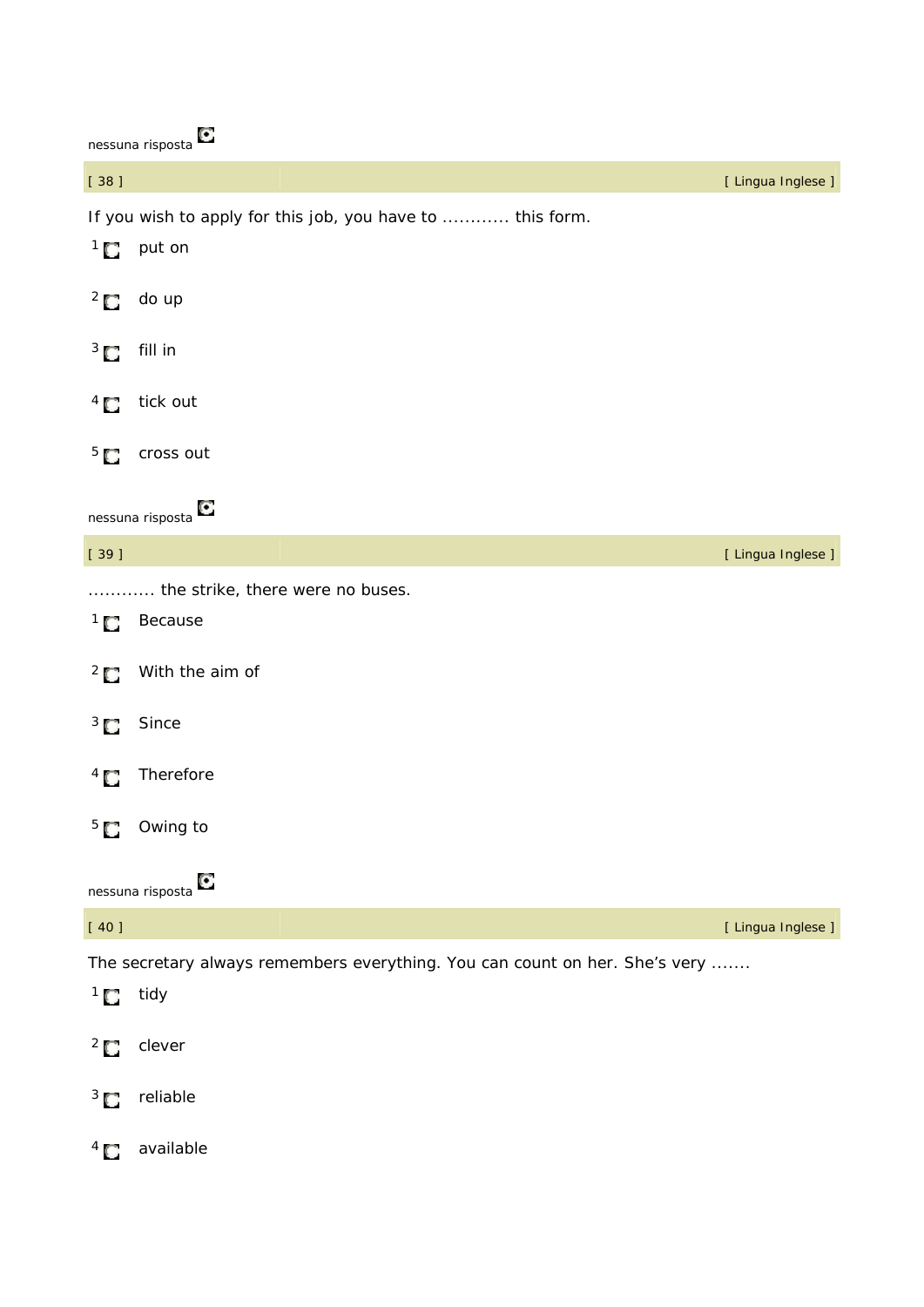# <sup>5</sup> confident

nessuna risposta

| [41]                          |                                                           | [ Lingua Inglese ] |
|-------------------------------|-----------------------------------------------------------|--------------------|
|                               | When Susan knew she had passed the exam she was           |                    |
| $\overline{1}$ C              | down in the dumps.                                        |                    |
| $\frac{2}{3}$                 | quite puzzled.                                            |                    |
| $3\Box$                       | disappointed.                                             |                    |
| $^{4}$ $\Box$                 | upset.                                                    |                    |
| 5 <sub>1</sub>                | over the moon.                                            |                    |
|                               | O<br>nessuna risposta                                     |                    |
| [42]                          |                                                           | [ Lingua Inglese ] |
|                               | The stadium  a month before the next Olympic Games start. |                    |
| $\overline{1}$ $\overline{0}$ | can be finishing                                          |                    |
| $^{2}$ $\Box$                 | should have finished                                      |                    |
| $3\Box$                       | must be finished                                          |                    |
| $4\Box$                       | must be finishing                                         |                    |
| 5 <sub>1</sub>                | needs to finish                                           |                    |
|                               | О<br>nessuna risposta                                     |                    |
| [43]                          |                                                           | [ Lingua Inglese ] |

Where is it possible to find this notice?



1<sup>1</sup> On a plane.

 $2$  In a lift.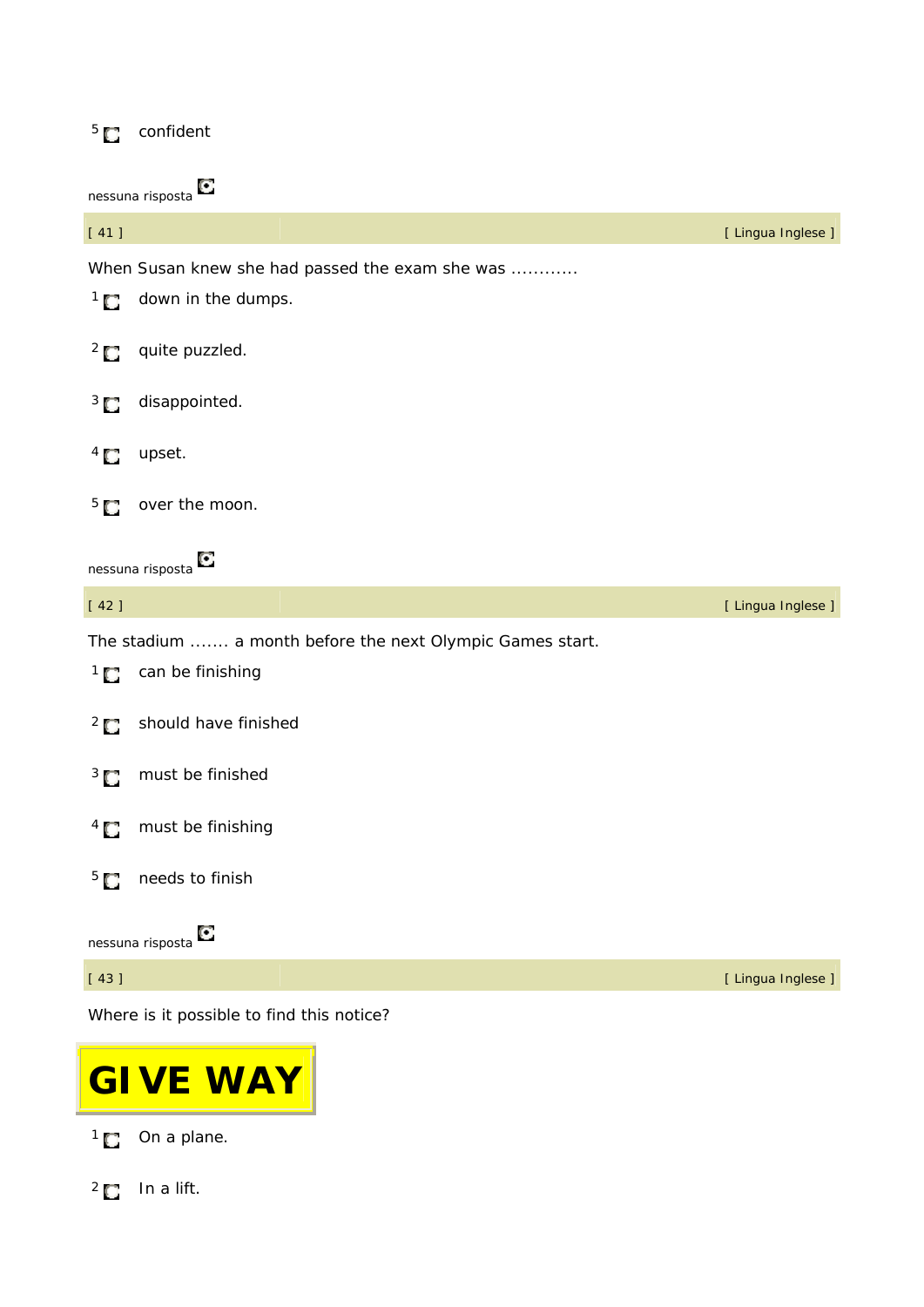| $\frac{3}{2}$    | On a restaurant door.                                    |                    |
|------------------|----------------------------------------------------------|--------------------|
| $^{4}$ $\Box$    | On a shop window.                                        |                    |
| 5 <sub>1</sub>   | On a road sign.                                          |                    |
|                  | O<br>nessuna risposta                                    |                    |
| $[44]$           |                                                          | [ Lingua Inglese ] |
|                  | You spill some wine at a friend's house. You say:        |                    |
| $\overline{1}$   | That's all right.                                        |                    |
| $^{2}$ $\Box$    | I'm so sorry.                                            |                    |
| $\frac{3}{2}$    | Excuse, please.                                          |                    |
| $^{4}$ $\Box$    | It doesn't matter.                                       |                    |
| 5 <sub>1</sub>   | Never mind.                                              |                    |
|                  |                                                          |                    |
|                  | Ο<br>nessuna risposta                                    |                    |
| $[45]$           |                                                          | [ Lingua Inglese ] |
|                  | When she arrived, they began dinner. Everybody  for her. |                    |
| $\overline{1}$ 0 | was been waiting                                         |                    |
| $^{2}$ $\Box$    | waited                                                   |                    |
| $3\Box$          | had been waited                                          |                    |
| $\frac{4}{3}$    | had been waiting                                         |                    |
| 5 <sub>1</sub>   | was waiting                                              |                    |
|                  | О<br>nessuna risposta                                    |                    |
| $[46]$           |                                                          | [ Lingua Inglese ] |

 $1$  be used to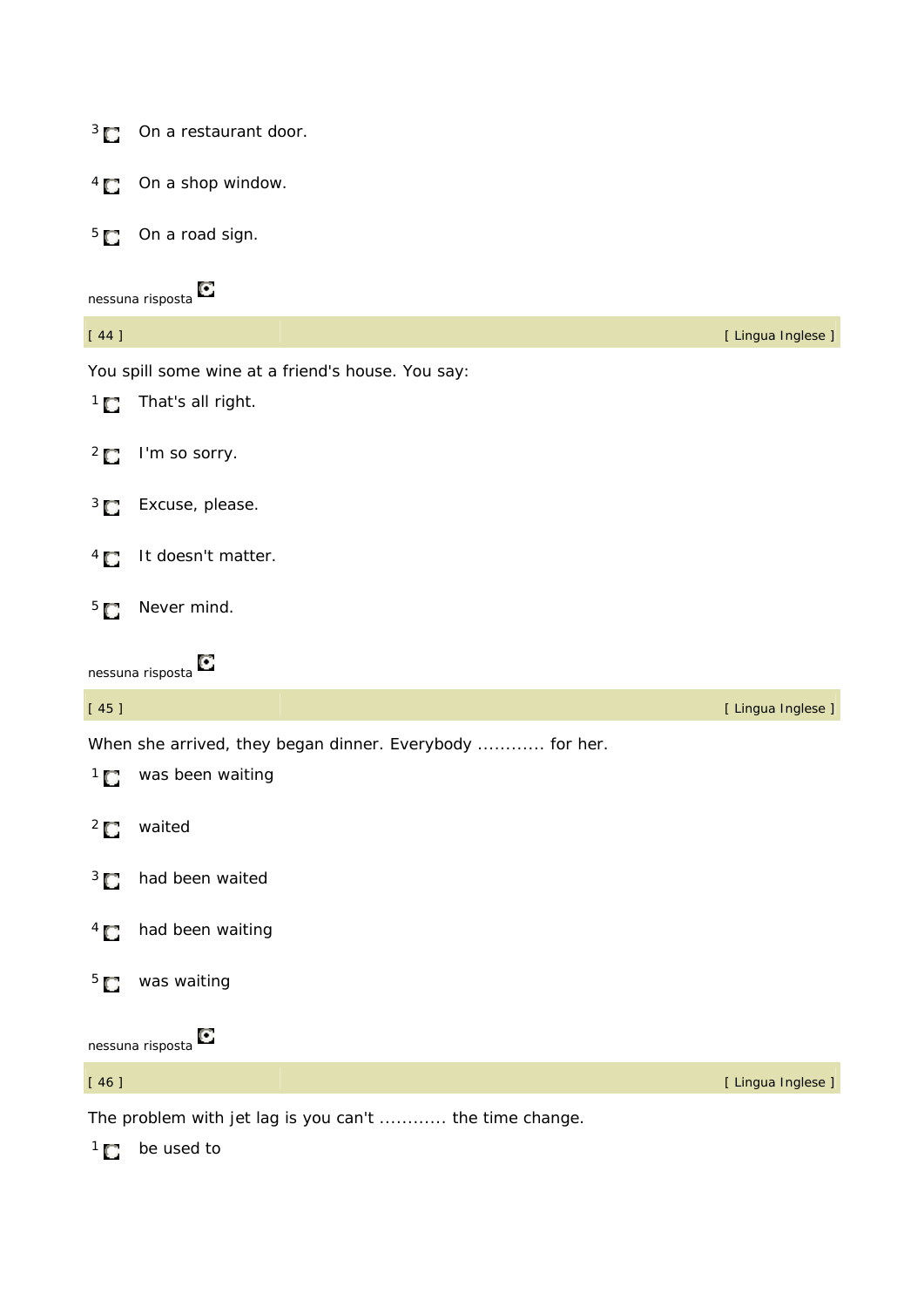|                | $2 \bullet$ use to                                                  |                    |
|----------------|---------------------------------------------------------------------|--------------------|
|                | $3 \Box$ get used to                                                |                    |
| $\overline{a}$ | used                                                                |                    |
| $5^{\circ}$    | get used                                                            |                    |
|                | O<br>nessuna risposta                                               |                    |
| $[47]$         |                                                                     | [ Lingua Inglese ] |
|                | I  a lot, but I  to Australia yet.                                  |                    |
|                | 1 <sup>1</sup> travelled, hadn't visited                            |                    |
| $\frac{2}{3}$  | have travelled, haven't been                                        |                    |
| $3\Box$        | have travelled, wasn't                                              |                    |
| $\overline{1}$ | had travelled, haven't visited                                      |                    |
|                | $55$ travelled, haven't gone                                        |                    |
|                | O<br>nessuna risposta                                               |                    |
| $[48]$         |                                                                     | [ Lingua Inglese ] |
|                | Don't drink all the water now, or you  it before we start the walk. |                    |
| $\overline{C}$ | finish                                                              |                    |
| $\overline{C}$ | will finish                                                         |                    |
| $3\Box$        | will be finished                                                    |                    |
| $^{4}$ $\Box$  | will have finished                                                  |                    |
| 5 <sub>C</sub> | will be finishing                                                   |                    |
|                | О<br>nessuna risposta                                               |                    |

[ 49 ] [ Lingua Inglese ]

Danielle is travelling around Europe at the moment. So far she has travelled about 2,000 kilometers. By the end of the trip, she ............ more than 10,000 kilometres.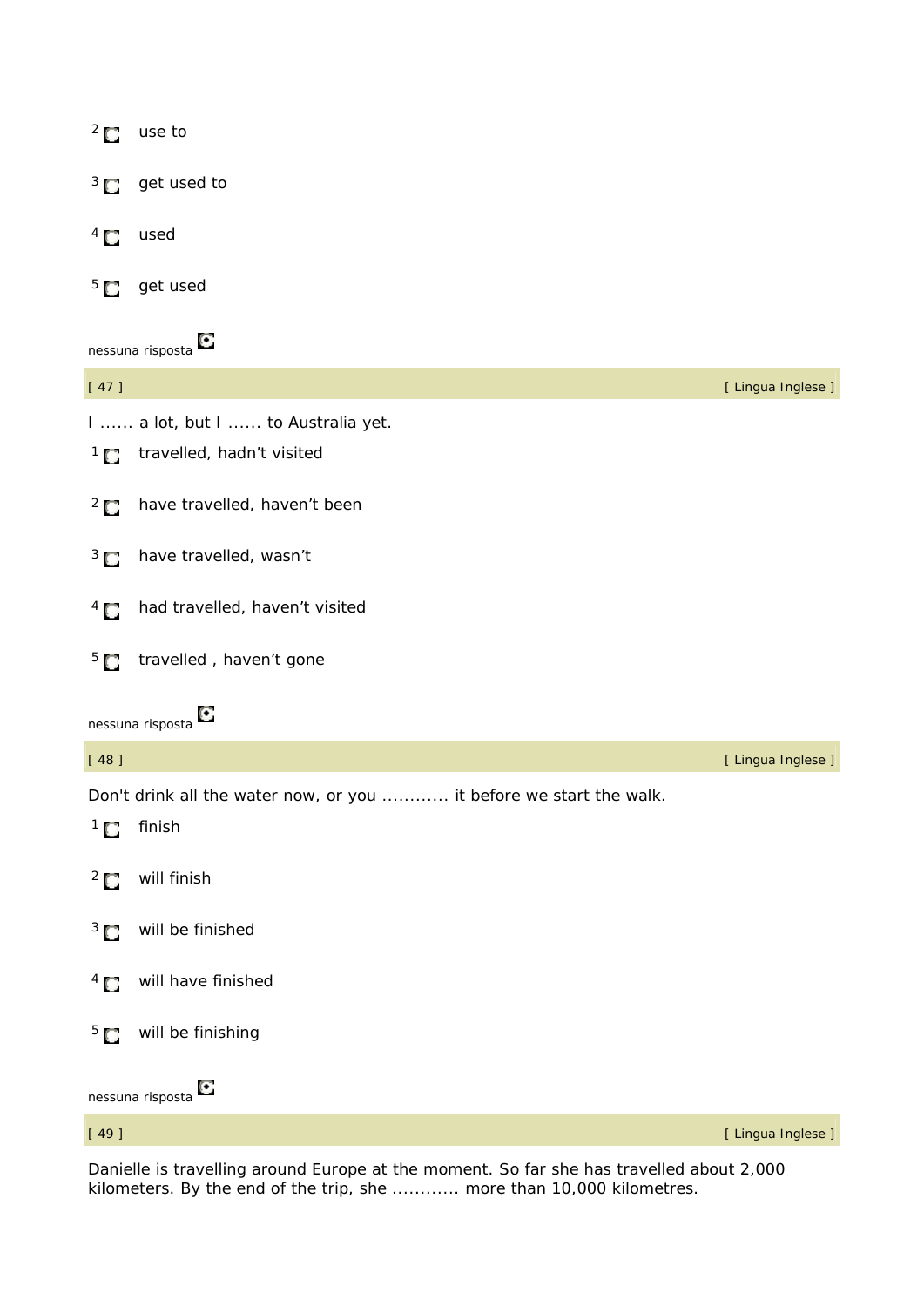| $\overline{1}$ $\overline{1}$ | will travelled                                                                     |                    |
|-------------------------------|------------------------------------------------------------------------------------|--------------------|
|                               | <sup>2</sup> will have travelled                                                   |                    |
| $3^{\circ}$                   | will travelling                                                                    |                    |
| $\overline{a}$                | will be travelling                                                                 |                    |
| 5 <sub>C</sub>                | will travel                                                                        |                    |
|                               | nessuna risposta $\bullet$                                                         |                    |
| $[50]$                        |                                                                                    | [ Lingua Inglese ] |
|                               | Ann didn't make her dress herself. She                                             |                    |
| $\overline{C}$                | had it made.                                                                       |                    |
| $\overline{2}$ $\overline{C}$ | had made it.                                                                       |                    |
| $3\Box$                       | did it made.                                                                       |                    |
| $\overline{a}$                | made it make.                                                                      |                    |
| 5 <sub>1</sub>                | made it.                                                                           |                    |
|                               | Ο<br>nessuna risposta                                                              |                    |
| [51]                          |                                                                                    | [ Lingua Inglese ] |
|                               | Choose the most suitable way to complete the sentence:<br>Your trousers are dirty. |                    |
| $\overline{C}$                | They need to be cleaned.                                                           |                    |
| $\overline{C}$                | It is necessary that you to clean them.                                            |                    |
| $3\Box$                       | I need to clean them.                                                              |                    |
| $4\Box$                       | They need that they are cleaned.                                                   |                    |
| 5 <sub>1</sub>                | They need your cleaning.                                                           |                    |
|                               | О<br>nessuna risposta                                                              |                    |
| $[52]$                        |                                                                                    | [ Lingua Inglese ] |
|                               |                                                                                    |                    |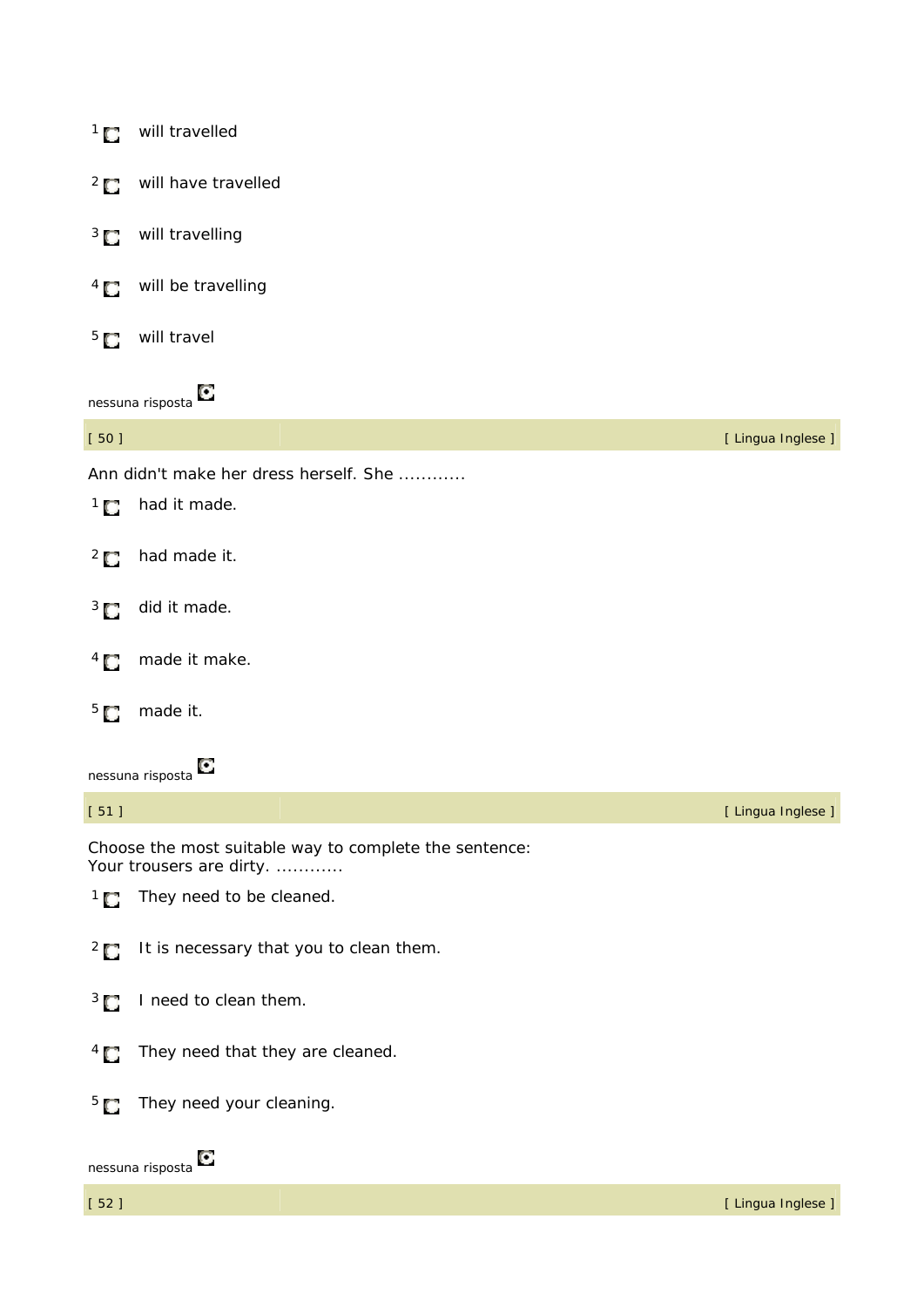We can go sailing ............ the weather improves.

| $\overline{1}$                | long                                             |                    |
|-------------------------------|--------------------------------------------------|--------------------|
| $\overline{C}$                | although                                         |                    |
| $3\Box$                       | provided                                         |                    |
| $\overline{1}$                | in spite of                                      |                    |
| 5 <sub>1</sub>                | despite                                          |                    |
|                               | Ο<br>nessuna risposta                            |                    |
| $[53]$                        |                                                  | [ Lingua Inglese ] |
|                               | What are the OPPOSITES of these words?           |                    |
|                               | The road is dangerous because it is very narrow. |                    |
| $\overline{C}$                | safe, wide                                       |                    |
| $\frac{2}{3}$                 | fair, wide                                       |                    |
| $\overline{3}$ $\overline{2}$ | safety, straight                                 |                    |
| $^{4}$ $\Box$                 | sure, big                                        |                    |
| 5 <sub>1</sub>                | secure, large                                    |                    |
|                               | nessuna risposta <sup>1</sup>                    |                    |
| $[54]$                        |                                                  | [ Lingua Inglese ] |

The driver was only slightly over the speed limit so the policeman did not fine him, but just gave him a ....... not to do it again.

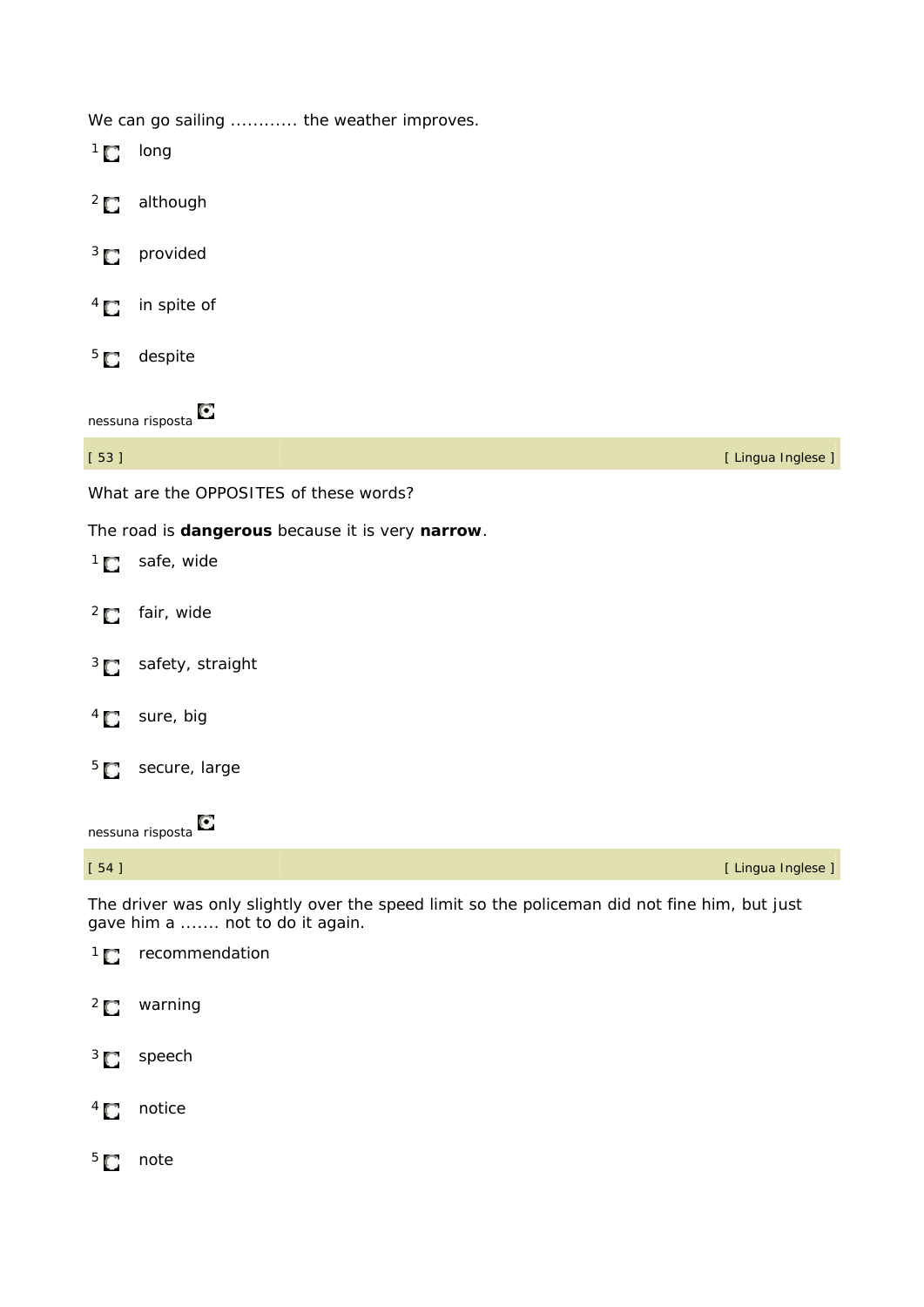|                | nessuna risposta                                                               |                    |
|----------------|--------------------------------------------------------------------------------|--------------------|
| $[55]$         |                                                                                | [ Lingua Inglese ] |
|                | (A) I'm waiting a reply to my email.<br>(B) I'm expecting a reply to my email. |                    |
|                | Of the 2 sentences above:                                                      |                    |
| $\overline{1}$ | both are correct but have different meanings                                   |                    |
| $^{2}$ $\Box$  | sentence B is correct but sentence A is incorrect                              |                    |
| $3\Box$        | both are correct and have the same meaning                                     |                    |
| $^{4}$ $\Box$  | both sentences are incorrect                                                   |                    |
| 5 <sub>1</sub> | sentence A is correct but sentence B is incorrect                              |                    |
|                | O<br>nessuna risposta                                                          |                    |
| $[56]$         |                                                                                | [ Lingua Inglese ] |
|                | The wall is 5 metres (A)  and 10 metres (B)                                    |                    |
|                | $1$ (A) high; deep.                                                            |                    |
|                | $2 \bullet$ (A) width; (B) length.                                             |                    |
| $\frac{3}{2}$  | $(A)$ high; $(B)$ long.                                                        |                    |
| $^{4}$         | (A) broad; (B) high.                                                           |                    |
| $^{5}$ $\Box$  | (A) wide; (B) height.                                                          |                    |
|                | О<br>nessuna risposta                                                          |                    |
| $[57]$         |                                                                                | [ Lingua Inglese ] |
|                | Last year's results  yesterday.                                                |                    |
|                | <sup>1</sup> were publishing                                                   |                    |
| $^{2}$ $\Box$  | did publish                                                                    |                    |
| 3 <sub>1</sub> | were published                                                                 |                    |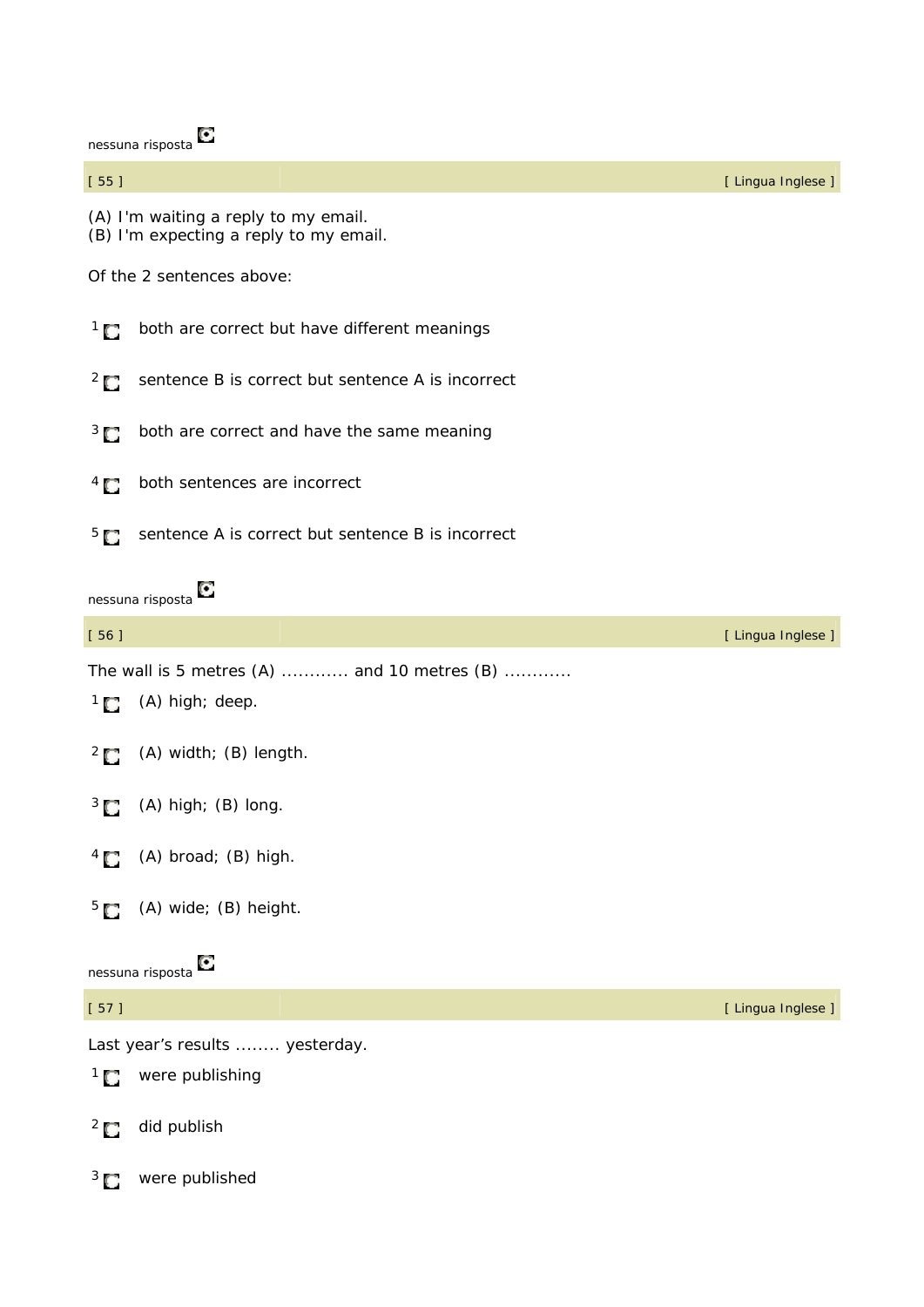## <sup>4</sup> are still published



nessuna risposta



Sally's ten-year-old son has startling intelligence, ............ he wastes most evenings watching TV and playing computer games.



1<sup>1</sup> I apologize, but I cannot.

<sup>2</sup> I can't, but never mind.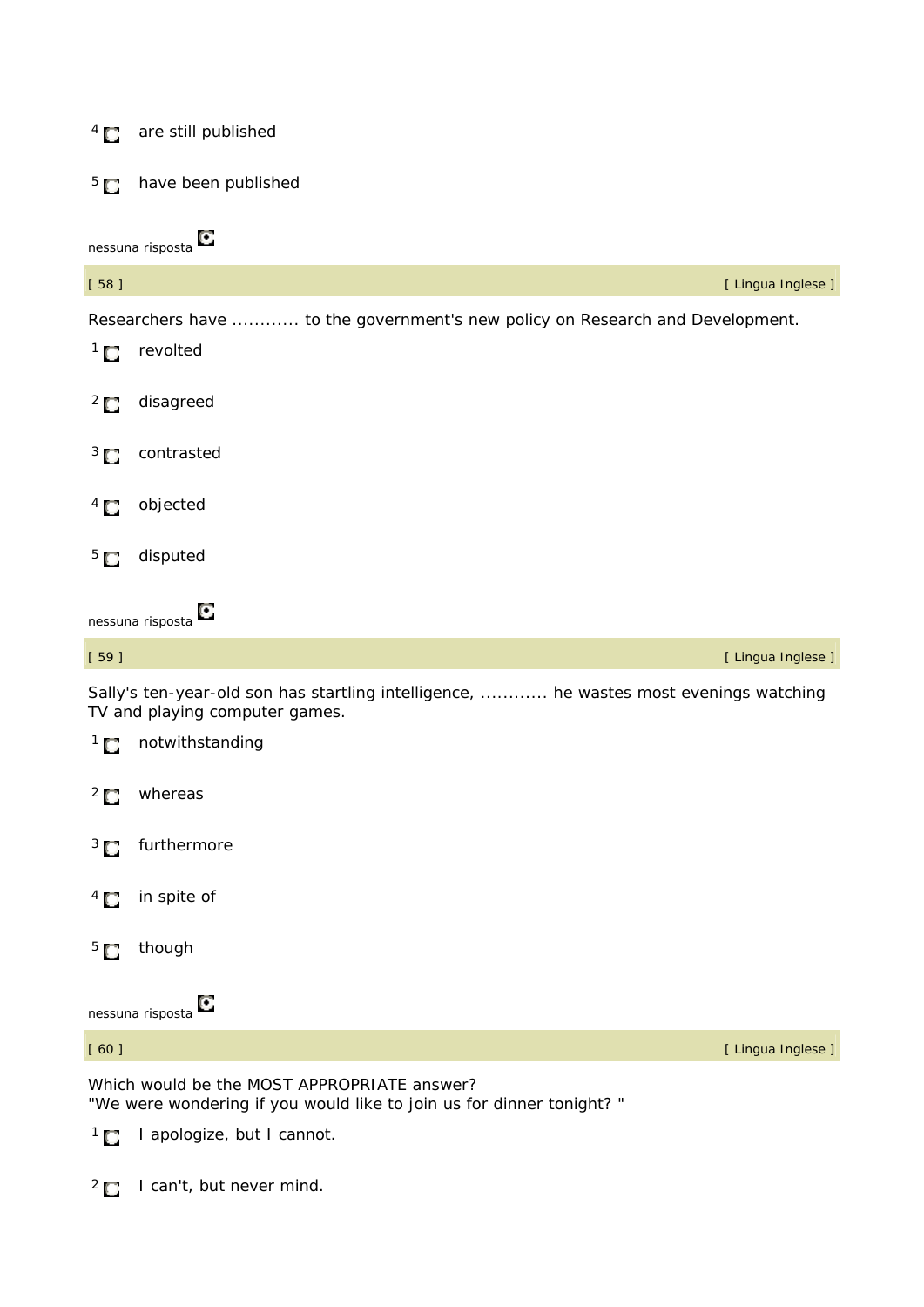<sup>3</sup> **I'm terribly sorry but I already have a date this evening.** 

<sup>4</sup> It is a pity, but I will not be able to attend the dinner. Thanks anyway.

<sup>5</sup> Thank you for your invitation to dinner, unfortunately I will not be able to attend.

|                           | O<br>nessuna risposta                                                   |                    |
|---------------------------|-------------------------------------------------------------------------|--------------------|
| [61]                      |                                                                         | [ Lingua Inglese ] |
|                           | The man said he (A) of the product, adding that he (B) sure it existed. |                    |
| $\mathbb{R}^1$            | (A) would never hear (B) wouldn't be                                    |                    |
| $^{2}$ $\Box$             | (A) didn't hear (B) hadn't been                                         |                    |
| $\frac{3}{2}$             | (A) has never heard (B) isn't                                           |                    |
| $\overline{1}$            | (A) had never heard (B) wasn't                                          |                    |
| 5 <sub>1</sub>            | (A) will never hear (B) isn't                                           |                    |
|                           | O<br>nessuna risposta                                                   |                    |
| [62]                      |                                                                         | [ Lingua Inglese ] |
|                           | How could you say "cells which produce chlorophyll"?                    |                    |
| $\mathbf{1}$ $\mathbf{C}$ | cell-produced chlorophyll                                               |                    |
| $^{2}$ $\Box$             | cell-producing chlorophyll                                              |                    |
| $3\Box$                   | chlorophyll-produced cells                                              |                    |
| $\overline{1}$            | producing chlorophyll cells                                             |                    |
| 5 <sub>1</sub>            | chlorophyll-producing cells                                             |                    |
|                           | О<br>nessuna risposta                                                   |                    |
| [63]                      |                                                                         | [ Lingua Inglese ] |
|                           | He paid his university fees  in a pub.                                  |                    |

 $1$  works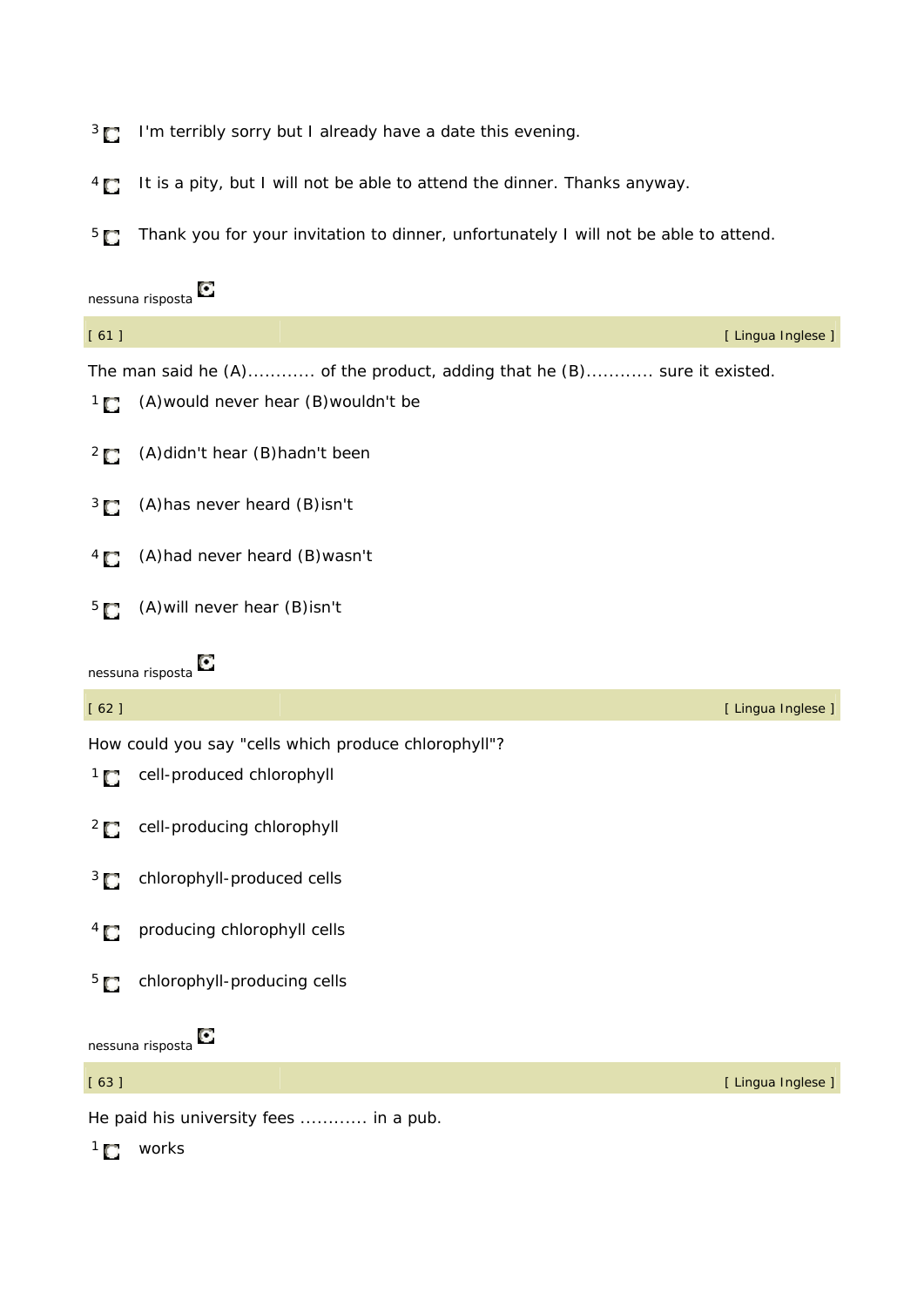| $\overline{C}$ | working                                                                            |                    |
|----------------|------------------------------------------------------------------------------------|--------------------|
| 3 <sub>1</sub> | worked                                                                             |                    |
| $^{4}$ $\Box$  | has been working                                                                   |                    |
| 5 <sub>1</sub> | was working                                                                        |                    |
|                | nessuna risposta <sup>C</sup>                                                      |                    |
| $[64]$         |                                                                                    | [ Lingua Inglese ] |
|                | We regret  you that there aren't any rooms available for this season in our hotel. |                    |
|                | $1 \bullet$ for informing                                                          |                    |
| $\frac{2}{3}$  | informing                                                                          |                    |
| $3\Box$        | of informing                                                                       |                    |
| $^{4}$         | to inform                                                                          |                    |
| 5 <sub>1</sub> | in informing                                                                       |                    |
|                | nessuna risposta                                                                   |                    |
| [65]           |                                                                                    | [ Lingua Inglese ] |
|                | You can stay  you don't mind sleeping on the sofa.                                 |                    |
| $\overline{1}$ | however                                                                            |                    |
| $\overline{2}$ | as long as                                                                         |                    |
| $3^{\circ}$    | even if                                                                            |                    |
| $\overline{1}$ | whenever                                                                           |                    |
| 5 <sub>1</sub> | although                                                                           |                    |
|                | Ο<br>nessuna risposta                                                              |                    |
| $[ 66 ]$       |                                                                                    | [ Lingua Inglese ] |

............ the delay at the station, we managed to arrive on time.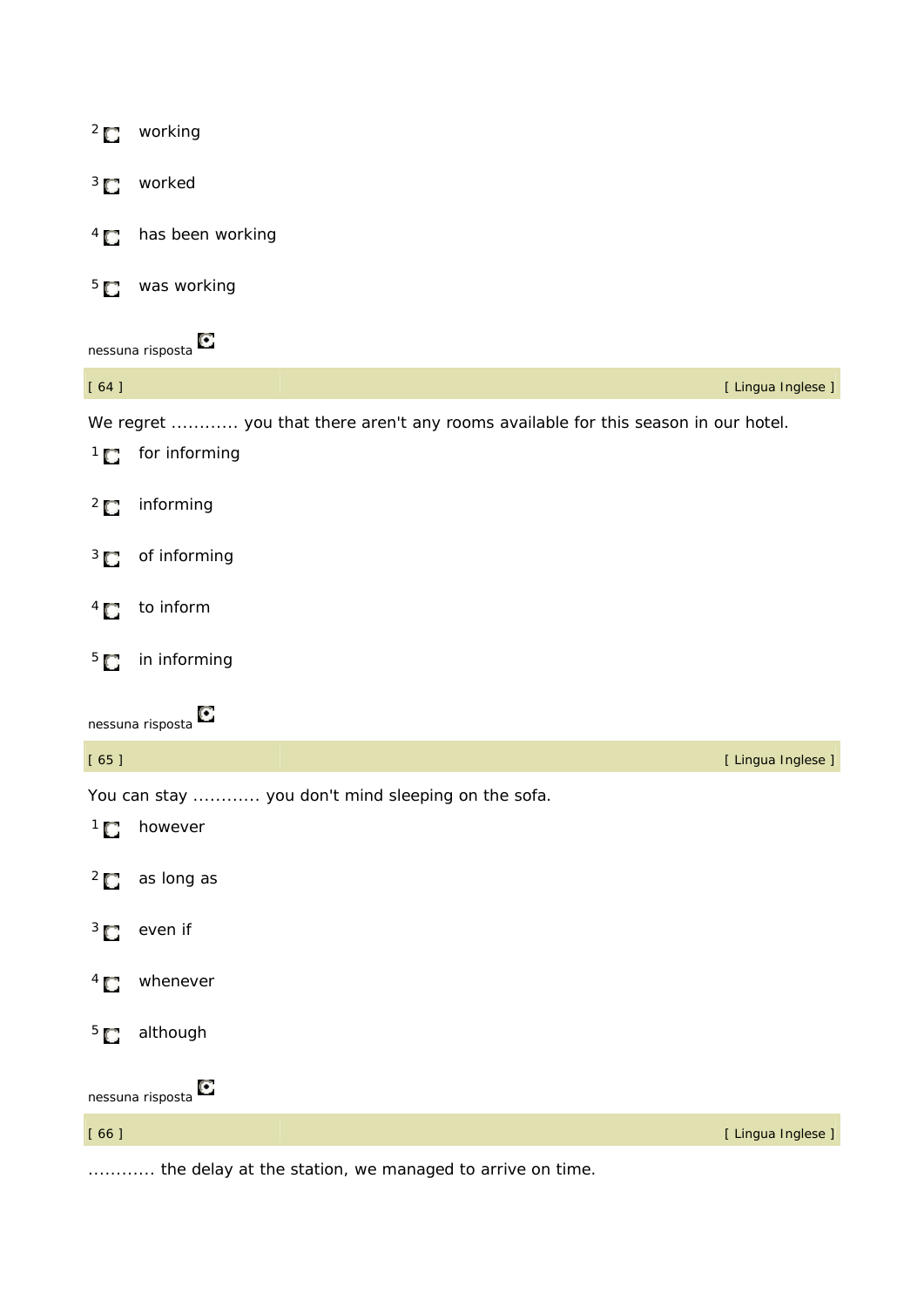|          | <sup>2</sup> Although                     |                    |
|----------|-------------------------------------------|--------------------|
|          | <sup>3</sup> Despite of                   |                    |
|          | $4$ In spite of                           |                    |
|          | <sup>5</sup> Though                       |                    |
|          | nessuna risposta $\bullet$                |                    |
| $[67]$   |                                           | [ Lingua Inglese ] |
|          | Jamie claims to be  vegetarian.           |                    |
|          | $1$ a stiff                               |                    |
|          | $2 \bullet$ a strict                      |                    |
|          | $3\Box$ a firm                            |                    |
|          | $4\Box$ a devout                          |                    |
|          | <sup>5</sup> an unshakable                |                    |
|          | nessuna risposta $\bullet$                |                    |
| [68]     |                                           | [ Lingua Inglese ] |
|          | She ran down the street as  as she could. |                    |
|          | $1$ full tilt                             |                    |
| $2$ fast |                                           |                    |
|          | <sup>3</sup> immediately                  |                    |
|          | $4 \sum$ quick                            |                    |
|          | $5$ fastly                                |                    |
|          | nessuna risposta $\bullet$                |                    |

<sup>1</sup> Besides